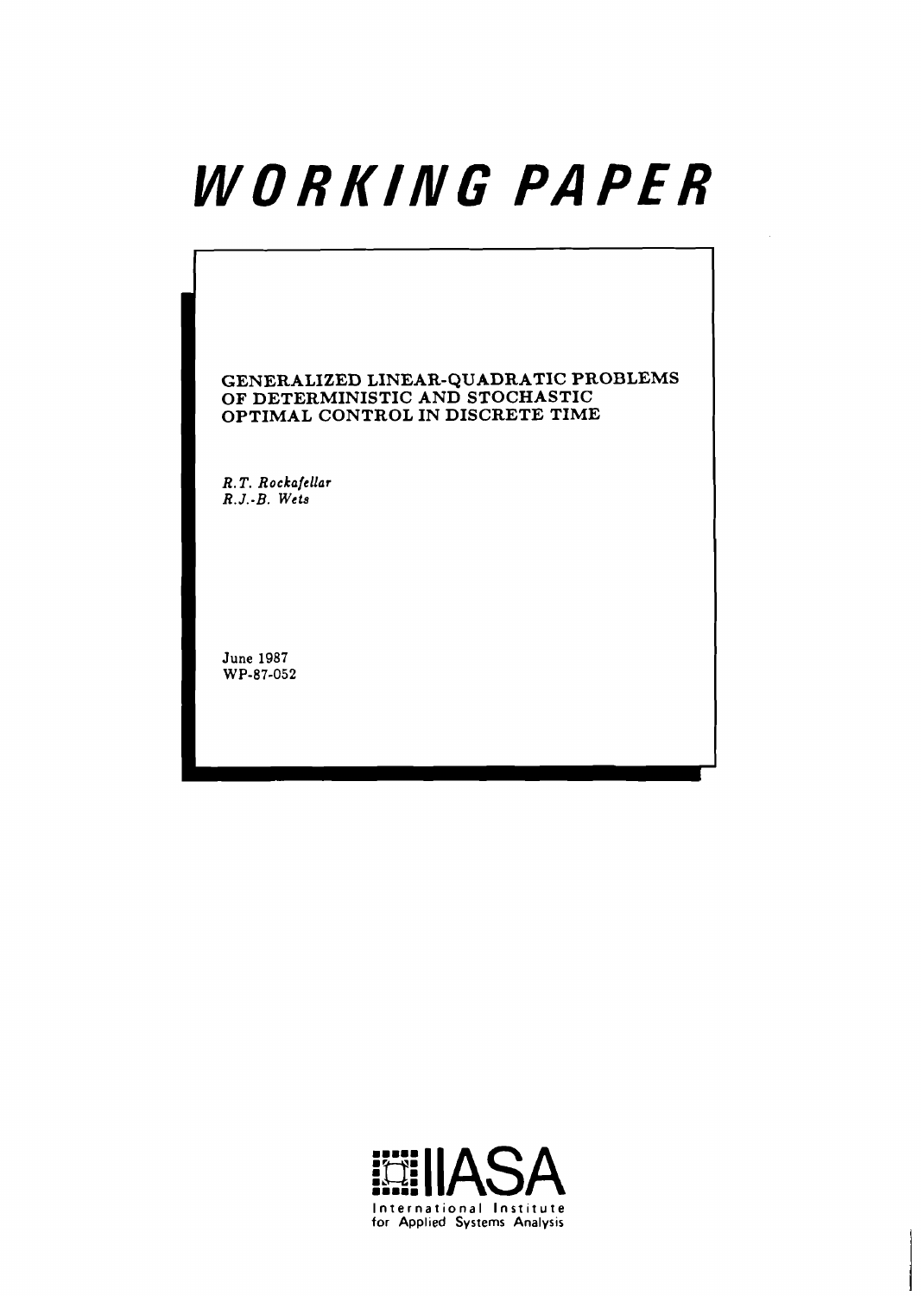# **GENERALIZED LINEAR-QUADRATIC PROBLEMS OF DETERMINISTIC AND STOCHASTIC OPTIMAL CONTROL IN DISCRETE** TmE

 $R$ . T. Rockafellar *R.J-B. Wets* 

**June 1987 WP-87-52** 

*Working Papers* are interim reports on work of the International **Institute for Applied Systems Analysis and have received only limited review. Views or opinions expressed herein do not necessarily represent those of the Institute or of its National Member Organizations.** 

INTERNATIONAL INSTITUTE FOR APPLIED SYSTEMS ANALYSIS **A-2361 Laxenburg, Austria**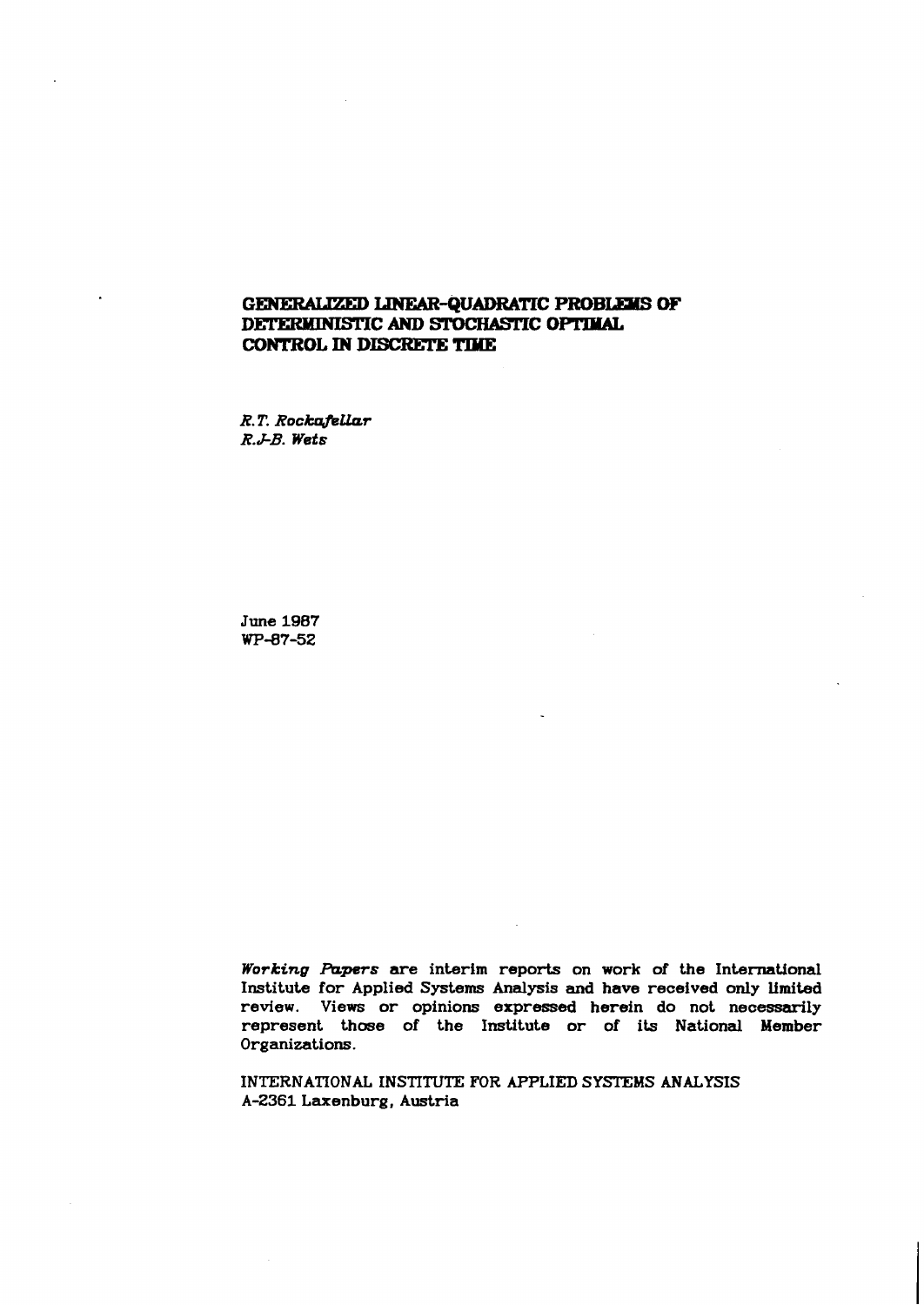#### **FOREWORD**

The study and control of dynamical systems is an important part of the program of the Systems and Decision Sciences project at IIASA. In this report the authors are concerned with the properties of a class of linear-quadratric dynamical systems that are subject to random disturbances. Optimality conditions are derived in a form that emphasizes the possibilities of decomposition, a major step in the development of solution procedures for such classes of problems.

> Alexander B. Kurzhanski Chairman System and Decision Sciences Program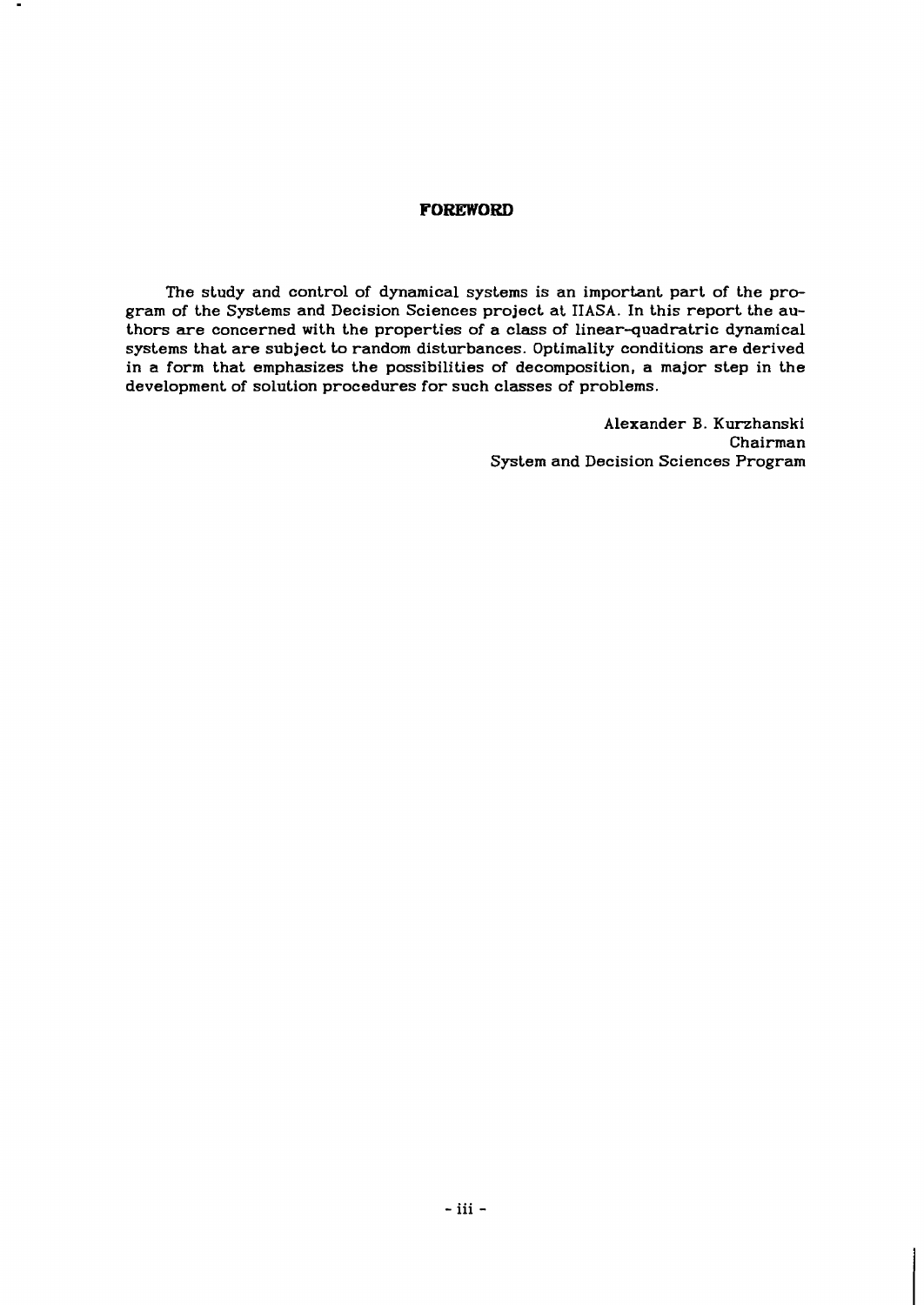# Generalized Linear-Quadratic Problems of Deterministic and Stochastic Optimal Control in Discrete Time

R. T. Rockafellar " and *R.J-B.* Wets"

Abstract. Two fundamental classes of problems in large-scale linear and quadratic programming are described. Multistage problems covering a wide variety of models in dynamic programming and stochastic programming are represented in a new way. Strong properties of duality are revealed which support the development of iterative approximate techniques of solution in terms of saddlepoints. Optimality conditions are derived in a form that emphasizes the possibilities of decomposition.

Keywords: discrete-time optimal control, dynamic programming, stochastic programming, large-scale linear-quadratic programming, intertemporal optimization, finite generation method.

<sup>&</sup>quot; Supported in part by grants from the National Science Foundation and the Air Force Office of Scientific Research.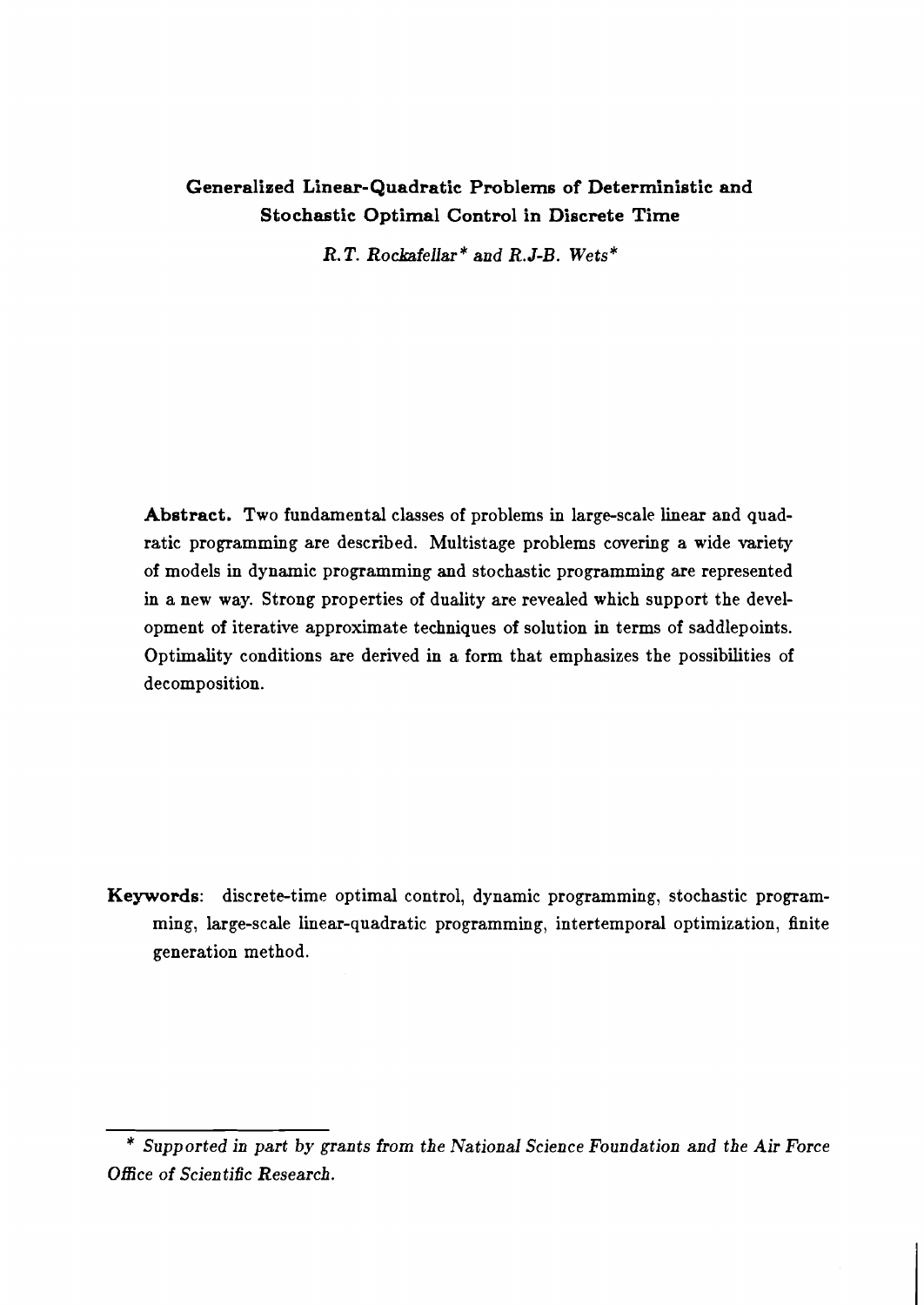#### **1. Introduction**

The importance of linear and quadratic programming problems is well appreciated in finite-dimensional optimization. Such problems serve as mathematical models in their own right and as subproblems solved within the context of general numerical methods of nonlinear programming. In optimal control only a relatively small class of linear-quadratic problems has traditionally received much attention, however. **A** much more general class has recently been explored by Rockafellar **[I]** with the aim of opening up a wide domain for application of techniques of large-scale linear and quadratic programming, in particular the finite generation method of Rockafellar and Wets [2], [3], [4] that has been implemented in stochastic programming [5]. Central to this purpose is the development of flexible problem formulations for which there is a strong duality theory that represents optimal trajectories and controls in terms of saddlepoints of a "decomposable" Lagrangian.

In the present paper a discrete-time version of the deterministic models in [1] is investigated and corresponding results on optimality and duality are obtained. The formulations and results are then generalized to the stochastic case. The focus on discrete time is motivated by the computational possibilities already mentioned, so we do not hesitate to suppose also that the probability space for our stochastic version is discrete.

Our emphasis is on setting up a general framework for large-scale finite-dimensional linear-quadratic programming problems that reflect the special structure of optimal control. Besides being useful for numerical experimentation, such **a** framework may stimulate new applications, for instance in areas like operations research and resource systems management, where inequality constraints occur that jointly involve states and controls. Although the task of clarifying the relationship between finite and infinite-dimensional formulations is an important one, it is not the object of our efforts here.

In fact our discrete-time problems are more general than typical continnous-time problems in one respect: the dimensionality of the state and control vectors can vary with time. This feature is important in multistage modeling, where the decision structure in one period need not be the same as in another. The flexibility it provides allows us to show that a much wider class of problems is covered by our format than might at first be imagined.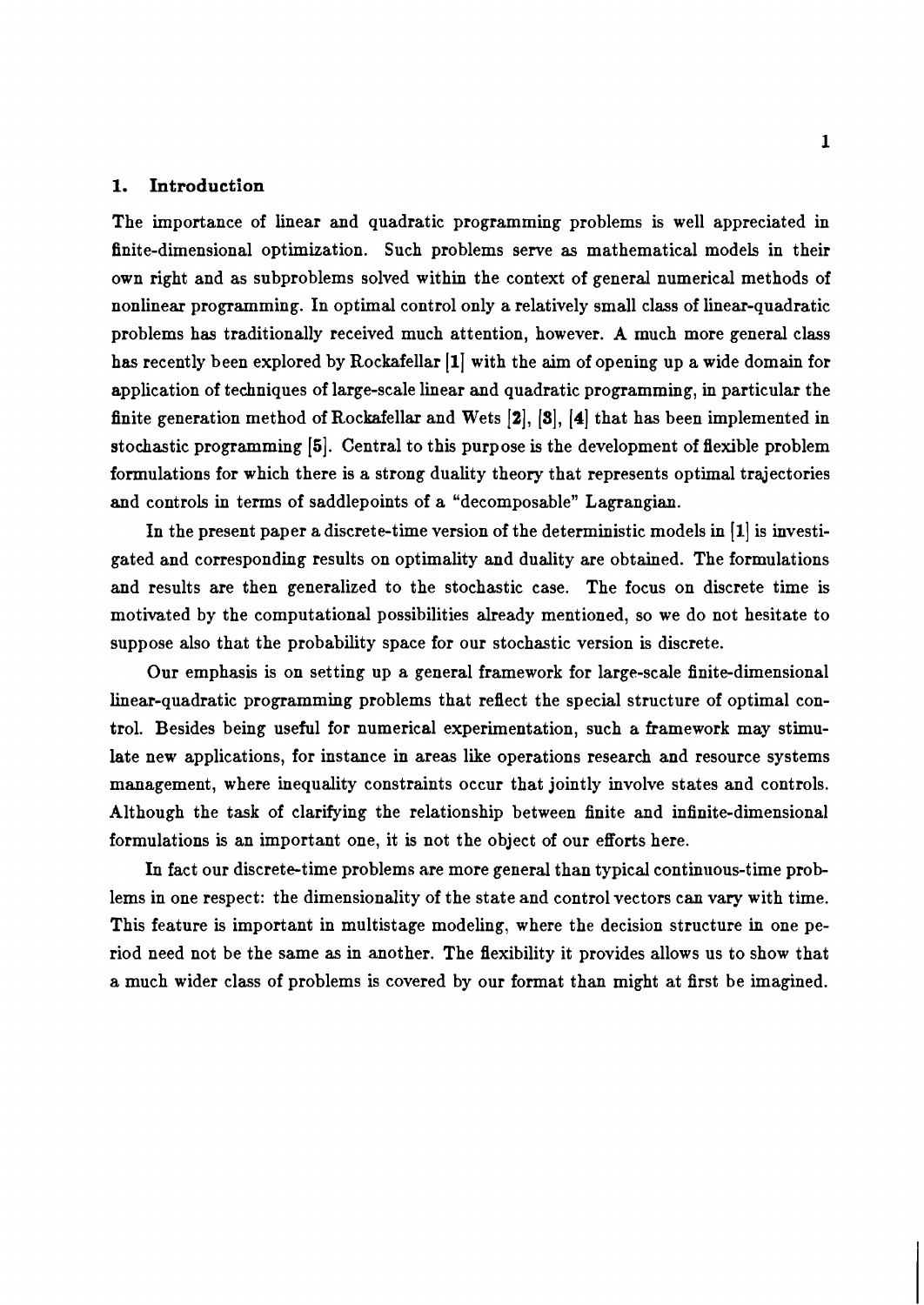## 2. Generalized Linear- Quadratic Programming.

The control problems that will be formulated are based on a concept of generalized linearquadratic programming explained fully in Rockafellar [I]. **A** problem fits this concept if it can be expressed in the form

$$
(P) \qquad \qquad \text{minimize} \ f(u) = \sup_{v \in V} J(u,v) \text{ over all } u \in U,
$$

where U and V are polyhedral convex sets in  $\mathbb{R}^k$  and  $\mathbb{R}^l$ , and J is a quadratic convexconcave function on  $U \times V$ , namely

(2.1) 
$$
J(u,v) = p \cdot u + \frac{1}{2}u \cdot Pu + q \cdot v - \frac{1}{2}v \cdot Qv - v \cdot Du,
$$

where  $P$  and  $Q$  are symmetric and positive *semidefinite* (possibly 0—we do not exclude "linear" when we say "quadratic", as we try to underline by sometimes using the term "linear-quadratic"). The problem dual to  $(P)$  is then

(2) maximize 
$$
g(v) = \inf_{u \in U} J(u, v)
$$
 over all  $v \in V$ .

Here  $f(u)$  could be  $\infty$  and  $g(v)$  could be  $-\infty$ . We regard u as a feasible solution to (P) only if  $u \in U$  and  $f(u) < \infty$ ; likewise, we regard v as a feasible solution to (Q) only if  $v \in V$  and  $g(v) > -\infty$ .

The expression of problems  $(P)$  and  $(Q)$  is facilitated by the notation

(2.2) 
$$
\rho_{V,Q}(r) = \sup_{v \in V} \{r \cdot v - \frac{1}{2}v \cdot Qv\} \text{ for } r \in \mathbb{R}^{\ell}.
$$

(2.3) 
$$
\rho_{U,P}(s) = \sup_{u \in U} \{s \cdot u - \frac{1}{2}u \cdot Pu\} \text{ for } s \in \mathbb{R}^k.
$$

Thus  $\rho_{V,Q}$  is a function on  $\mathbb{R}^{\ell}$  determined by the specification of a polyhedral convex set  $V \subset \mathbb{R}^{\ell}$  and a symmetric positive semidefinite matrix  $Q \in \mathbb{R}^{\ell \times \ell}$ . It is in general "piecewise linear-quadratic" in a sense made precise in [1], and it may take on the value  $\infty$ . There are many special cases deserving of mention, but for these too one should consult to  $[1]$ . Let it suffice to observe that when  $0 \in V$ , one has  $\rho_{V,Q}(r) \geq 0$  for all r,  $\rho_{V,Q}(0) = 0$ . Then  $\rho_{V,Q}(r)$  can be interpreted as an expression that "monitors deviations of r from 0". Similarly for  $\rho_{U,P}$ .

In this notation our general problems can be written as

$$
(P) \qquad \qquad \text{minimize } p \cdot u + \frac{1}{2}u \cdot Pu + \rho_{V,Q}(q - Du) \text{ over } u \in U,
$$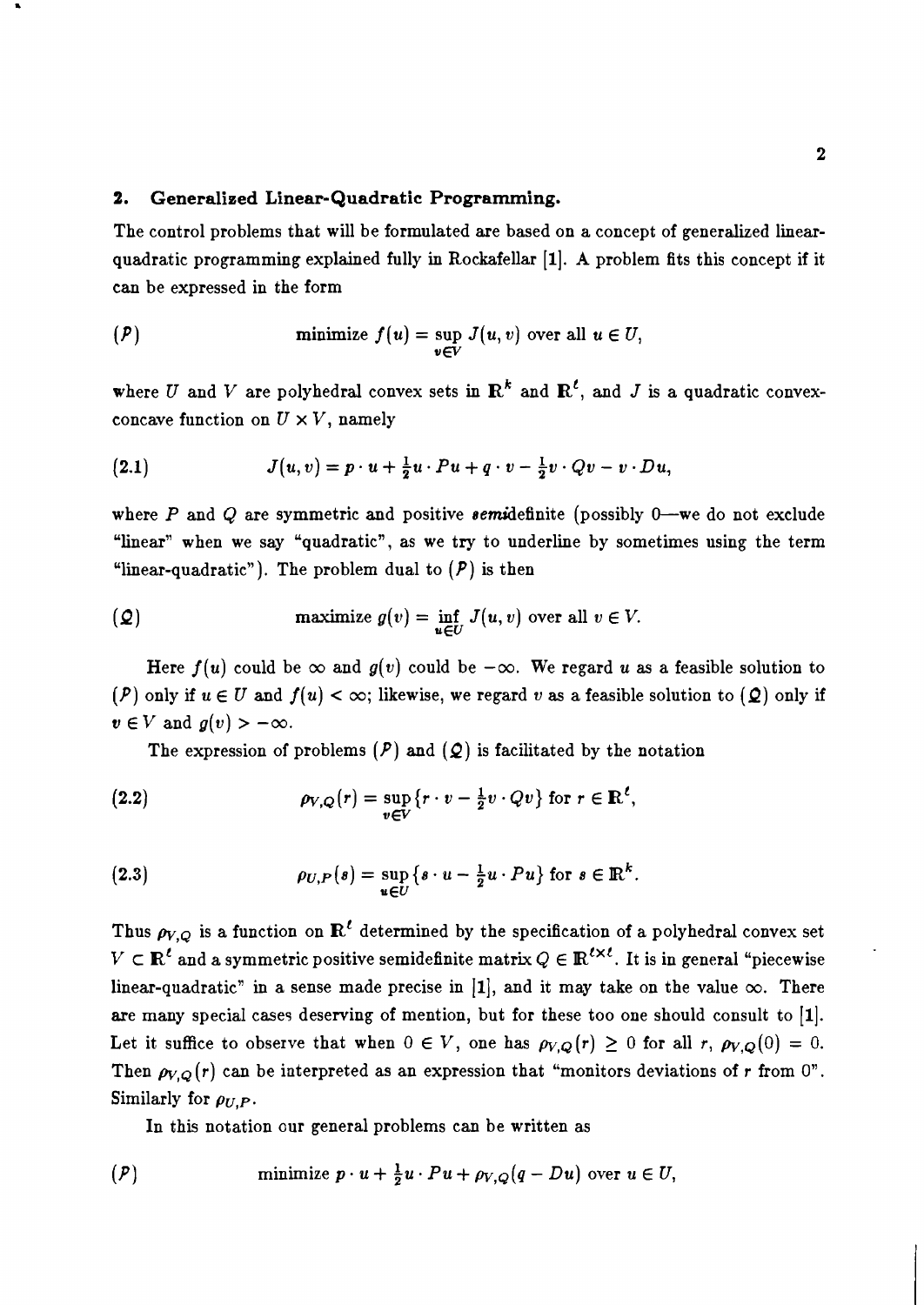(2) maximize 
$$
q \cdot v - \frac{1}{2}v \cdot Qv - \rho_{U,P}(D^*v - p)
$$
 over  $v \in V$ 

(where the asterisk \* signals the transpose matrix). In  $(P)$ , therefore, one has the possibility of linear constraints represented by the condition  $u \in U$ , and also an objective term which "monitors deviations of  $Du$  from  $q$ ". This may be a penalty term that is zero for some kinds of deviations but positive for others. For example, if  $V = \mathbb{R}^l_+$ ,  $Q = 0$ , one has

(2.4) 
$$
\rho_{V,Q}(q-Du)=\begin{cases} 0 & \text{if } Du \geq q, \\ \infty & \text{if } Du \not\geq q, \end{cases}
$$

so that the  $\rho$  term in  $(P)$  is a "sharp" representation of the constraint  $Du \geq q$ . If at the same time one has  $U = \mathbb{R}^k_+$ ,  $P = 0$ , then similarly

(2.5) 
$$
\rho_{U,P}(D^*-p)=\begin{cases} 0 & \text{if } D^*v \leq p, \\ \infty & \text{if } D^*v \not\leq p. \end{cases}
$$

In this case  $(P)$  and  $(Q)$  reduce to a canonical pair of linear programming problems in duality. See  $\begin{bmatrix} 1 \end{bmatrix}$  for discussion of the rich possibilities that such  $\rho$  terms provide more generally in mathematical modeling.

The basic facts about the relationship between  $(P)$  and  $(Q)$  can be derived from the standard theory of linear and quadratic programming, specifically the duality theorem of Cottle [6] and the existence theorem of Frank and Wolfe [7].

**Theorem 2.1** (Rockafellar and Wets  $[3,$  Theorem 2.). If either  $(P)$  or  $(Q)$  has finite **optimal value, or if both problems have feasible solutions, then both optimal values are finite and equal, and both problems have optimal solutions. In this case a pair**  $(\overline{u}, \overline{v})$  **is a saddlepoint of**  $J(u, v)$  **relative to**  $u \in U$  **and**  $v \in V$  **if and only if**  $\overline{u}$  **is an optimal solution to**  $(P)$  and  $\overline{v}$  is an optimal solution to  $(Q)$ .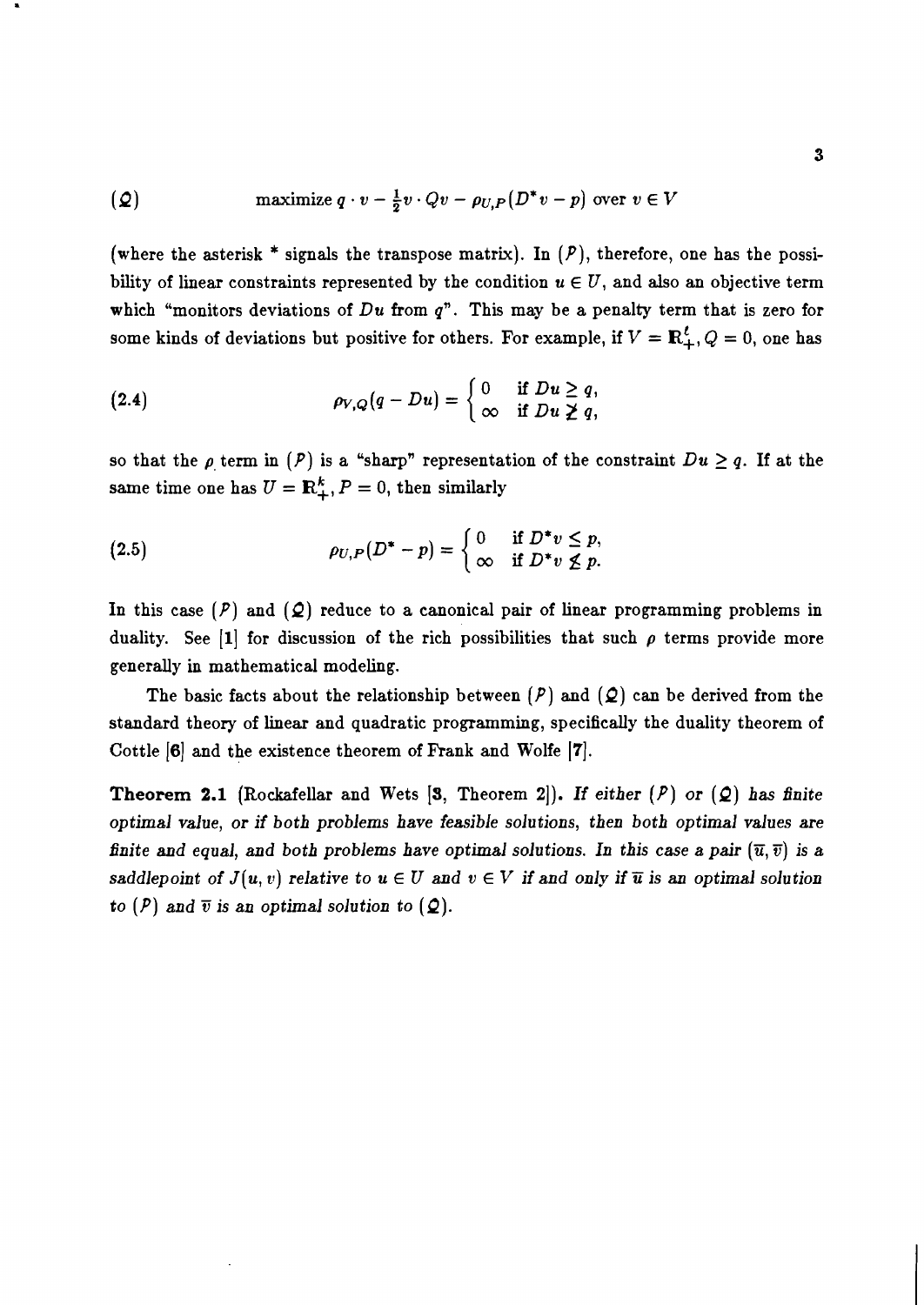#### **5. Deterministic Control Model.**

We want now to formulate problems in this vein that belong to optimal control. The dynamical system we consider takes the form

(3.1) 
$$
x_{\tau} = A_{\tau} x_{\tau-1} + B_{\tau} u_{\tau} + b_{\tau} \text{ for } \tau = 1, ..., T,
$$

$$
x_0 = B_0 u_0 + b_0, \quad \text{where } u_{\tau} \in U_{\tau} \text{ for } \tau = 0, 1, ..., T.
$$

The vectors  $u_{\tau} \in \mathbb{R}^{k_{\tau}}$  are controls, and the vectors  $x_{\tau} \in \mathbb{R}^{n_{\tau}}$  are states (observe that dimensions can vary with r). We write  $u = (u_0, u_1, \ldots, u_T)$  and  $x = (x_0, x_1, \ldots, x_T)$ . Thus x is uniquely determined by u, and the transformation  $u \mapsto x$  is affine. Note that  $u_0$  serves as a supplementary parameter vector more than as a control vector in the usual dynarnical sense.

The sets  $U_{\tau} \subset \mathbb{R}^{k_{\tau}}$  are assumed to be polyhedral convex (nonempty). The matrices  $A_{\tau}$ ,  $B_{\tau}$  and vectors  $b_{\tau}$  are of appropriate dimension:

$$
A_{\tau} \in \mathbb{R}^{n_{\tau} \times n_{\tau-1}}, \quad B_{\tau} \in \mathbb{R}^{n_{\tau} \times k_{\tau}}, \quad b_{\tau} \in \mathbb{R}^{n_{\tau}}.
$$

(By taking  $k_0 = 0$ , one could eliminate  $u_0$  from (3.1) and have  $x_0 = b_0$ .)

Our deterministic control problem is:

minimize subject to  $(3.1)$  the expression  $f(u) =$ 

$$
(P_{\det}) \qquad \sum_{\tau=0}^{T} [p_{\tau} \cdot u_{\tau} + \frac{1}{2} u_{\tau} \cdot P_{\tau} u_{\tau} - c_{\tau+1} \cdot x_{\tau}] + \sum_{\tau=1}^{T} \rho_{V_{\tau}, Q_{\tau}} (q_{\tau} - C_{\tau} x_{\tau-1} - D_{\tau} u_{\tau}) + \rho_{V_{T+1}, Q_{T+1}} (q_{T+1} - C_{T+1} x_{T}).
$$

Here  $V_{\tau}$  is a polyhedral convex set (nonempty) in  $\mathbb{R}^{\ell_{\tau}}$ , and the matrices  $P_{\tau}$  and  $Q_{\tau}$ are symmetric and positive semidefinite. One has

$$
P_{\tau} \in \mathbb{R}^{k_{\tau} \times k_{\tau}}, \quad Q_{\tau} \in \mathbb{R}^{\ell_{\tau} \times \ell_{\tau}}, \quad p_{\tau} \in \mathbb{R}^{k_{\tau}}, \quad q_{\tau} \in \mathbb{R}^{\ell_{\tau}},
$$

$$
c_{\tau} \in \mathbb{R}^{n_{\tau-1}}, \quad C_{\tau} \in \mathbb{R}^{\ell_{\tau} \times n_{\tau-1}}, \quad D_{\tau} \in \mathbb{R}^{\ell_{\tau} \times k_{\tau}}.
$$

In this notation the elements  $A_\tau$  and  $D_\tau$  are defined only for  $\tau = 1, \ldots, T$ , but  $B_\tau, b_\tau, P_\tau, p_\tau$ , are defined for  $\tau = 0, 1, \ldots, T$  and  $C_{\tau}, c_{\tau}, Q_{\tau}, q_{\tau}$  for  $\tau = 1, \ldots, T, T + 1$ .

For the problem that will turn out to be dual to  $(P_{\det})$ , the dynamical system goes backward in time:

(3.2) 
$$
y_{\tau} = A_{\tau}^* y_{\tau+1} + C_{\tau}^* v_{\tau} + c_{\tau} \text{ for } \tau = 1, ..., T,
$$

$$
y_{T+1} = C_{T+1}^* v_{T+1} + c_{T+1}, \qquad \text{where } v_{\tau} \in V_{\tau} \text{ for } \tau = 1, ..., T, T+1.
$$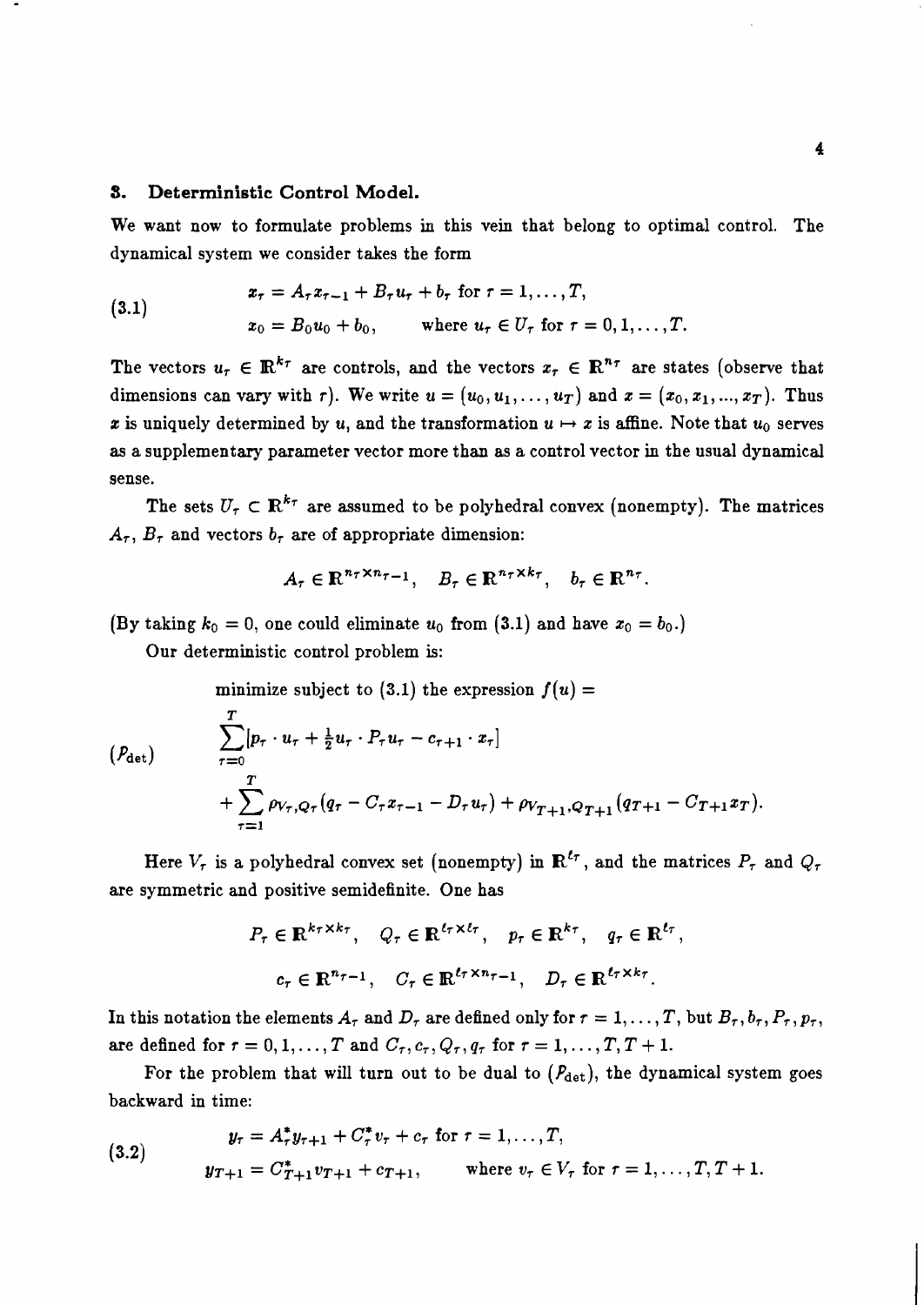$$
v = (v_1, \ldots, v_T, v_{T+1})
$$
 and  $y = (y_1, \ldots, y_T, y_{T+1}).$ 

The dual problem then is

maximize subject to (3.2) the expression  $g(v) =$ 

$$
\sum_{\tau=1}^{T+1} [q_{\tau} \cdot v_{\tau} - \frac{1}{2} v_{\tau} \cdot Q_{\tau} v_{\tau} - b_{\tau-1} \cdot y_{\tau}]
$$
  
- 
$$
\sum_{\tau=1}^{T} \rho_{U_{\tau}, P_{\tau}} (B_{\tau}^{*} y_{\tau+1} - D_{\tau}^{*} v_{\tau} - p_{\tau}) - \rho_{U_{0}, P_{0}} (B_{0}^{*} y_{1} - p_{0}).
$$

In this formula  $y$  is the trajectory uniquely determined from  $v$  by  $(3.2)$ .

**Proposition 3.1.** Suppose  $x$  corresponds to  $u$  by  $(3.1)$ , and  $y$  to  $v$  by  $(3.2)$ . Then

(3.3) 
$$
\sum_{\tau=0}^{T} y_{\tau+1} \cdot [B_{\tau} u_{\tau} + b_{\tau}] = \sum_{\tau=1}^{T+1} x_{\tau-1} \cdot [C_{\tau}^{*} v_{\tau} + c_{\tau}].
$$

**Proof.** In view of the relations **(3.1)** the left side of **(3.3)** can be written as

$$
y_1 \cdot x_0 + \sum_{\tau=1}^T y_{\tau+1} [x_{\tau} - A_{\tau} x_{\tau-1}]
$$
  
=  $y_1 \cdot x_0 + y_2 \cdot x_1 + \cdots + y_{T+1} \cdot x_T - \sum_{\tau=1}^T x_{\tau-1} \cdot A_{\tau}^* y_{\tau+1}.$ 

Likewise from **(3.2)** the right side becomes

$$
x_T \cdot y_{T+1} + \sum_{\tau=1}^T x_{\tau-1} \cdot [y_{\tau} - A_{\tau}^* y_{\tau+1}]
$$
  
=  $y_1 \cdot x_0 + y_2 \cdot x_1 + \dots + y_{T+1} \cdot x_T - \sum_{\tau=1}^T x_{\tau-1} \cdot A_{\tau}^* y_{\tau+1}.$ 

Thus the two sides are equal, as claimed.

**Proposition 3.2.** Let  $U = U_0 \times \cdots \times U_T$  and  $V = V_1 \times \cdots \times V_{T+1}$ , and for  $u \in U$  and  $v \in V$  *define* 

(3.4)  

$$
J(u,v) = \sum_{\tau=0}^{T} (p_{\tau} \cdot u_{\tau} + \frac{1}{2} u_{\tau} \cdot P_{\tau} u_{\tau}) + \sum_{\tau=1}^{T+1} (q_{\tau} \cdot v_{\tau} - \frac{1}{2} v_{\tau} \cdot Q_{\tau} v_{\tau}) - \sum_{\tau=1}^{T} v_{\tau} \cdot D_{\tau} u_{\tau} - [u, v],
$$

 $\Box$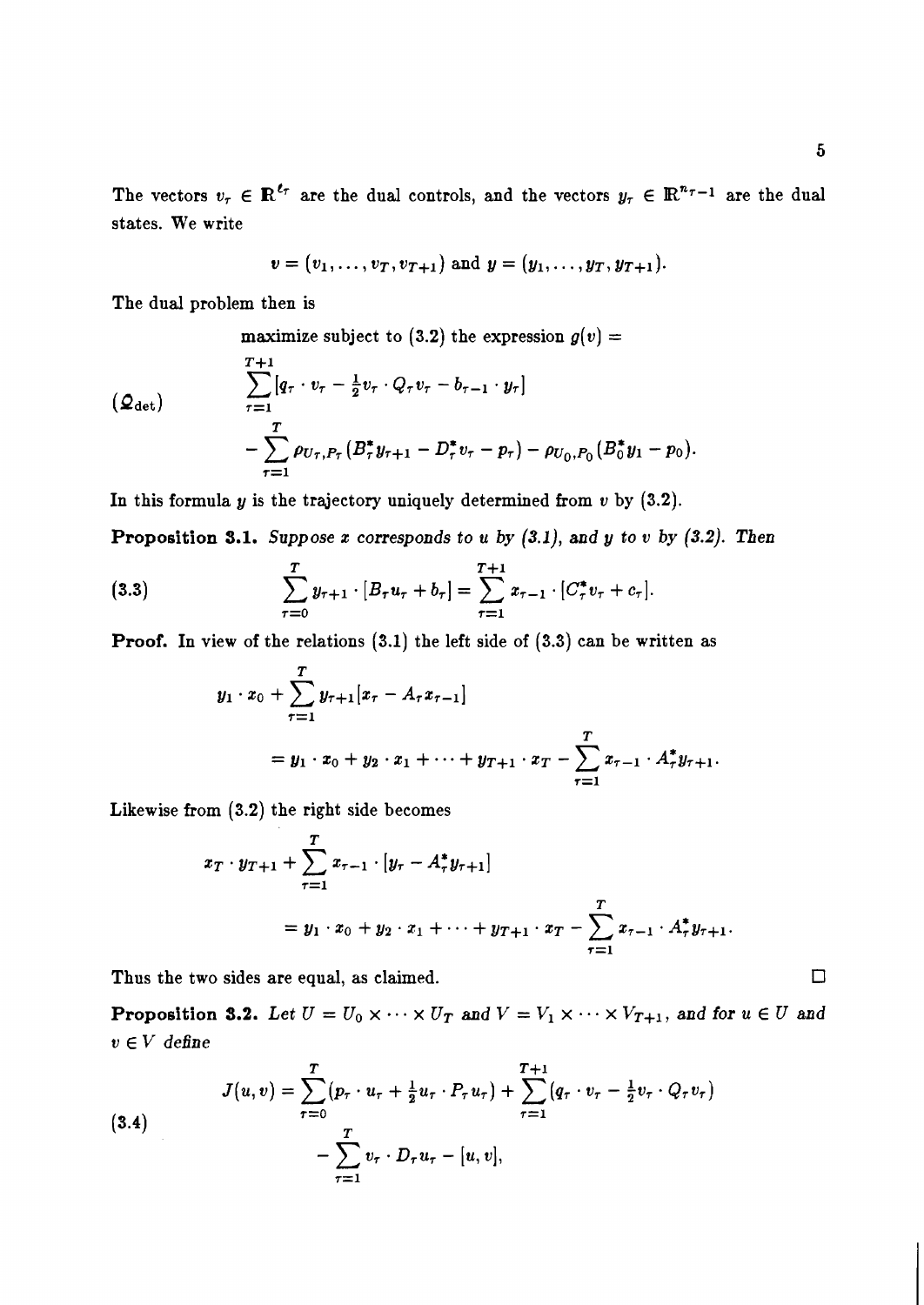where  $[u, v]$  denotes the common value of the expression in  $(3.3)$ .

*Then U and V are polyhedral convex sets, and J is a quadratic convex-concave function.* 

**Proof.** This is immediate from our assumptions and the fact the expression  $[u, v]$  is affine in *u* and *v* separately.  $\Box$ 

**Theorem 3.3.** *The deterministic optimal control problems (Pdet) and (Qdet) are the*  primal and dual problems of generalized linear-quadratic programming associated with *the U, V, and J in Proposition* **3.2.** *In particular, the assertions of Theorem* **2.1** *are valid for*  $(P_{\text{det}})$  *and*  $(Q_{\text{det}})$ .

**Proof.** We need only show that the expressions  $f(u)$  and  $g(v)$  in  $(P_{\text{det}})$  and  $(Q_{\text{det}})$  arise according to the pattern in the general problems  $(P)$  and  $(Q)$  of §1. First using for  $[u, v]$ in *(3.4)* the right hand expression in *(3.3),* we write

(3.5)  

$$
J(u, v) = \sum_{\tau=0}^{T} (p_{\tau} \cdot u_{\tau} + \frac{1}{2} u_{\tau} \cdot P_{\tau} u_{\tau}) - \sum_{\tau=1}^{T+1} c_{\tau} \cdot x_{\tau-1}
$$

$$
+ \sum_{\tau=1}^{T} ([q_{\tau} - C_{\tau} x_{\tau-1} - D_{\tau} u_{\tau}] \cdot v_{\tau} - \frac{1}{2} v_{\tau} \cdot Q_{\tau} v_{\tau})
$$

$$
+ ([q_{T+1} - C_{T+1} x_{T}] \cdot v_{T+1} - \frac{1}{2} v_{T+1} \cdot Q_{T+1} v_{T+1})
$$

The maximization of this over all  $v \in V$  reduces to a separate maximization with respect to each of the components  $v<sub>r</sub>$  of  $v$ . Since by definition

$$
\sup_{v_{\tau}\in V_{\tau}}\left\{ \left[q_{\tau}-C_{\tau}x_{\tau-1}-D_{\tau}u_{\tau}\right]\cdot v_{\tau}-\frac{1}{2}v_{\tau}\cdot Q_{\tau}v_{\tau}\right\} =\rho_{V_{\tau},Q_{\tau}}\left(q_{\tau}-C_{\tau}x_{\tau-1}-D_{\tau}u_{\tau}\right)
$$

and

$$
\sup_{v_{T+1} \in V_{T+1}} \{ [q_{T+1} - C_{T+1} x_T \cdot v_{T+1} - \frac{1}{2} v_{T+1} \cdot Q_{T+1} v_{T+1} ] = \rho_{V_{T+1}, Q_{T+1}} (q_{T+1} - C_{T+1} x_T),
$$

we conclude that  $\sup_{v \in V} J(u, v)$  is the  $f(u)$  in  $(P_{\det})$ .

Next using for  $[u, v]$  the left hand expression in  $(3.3)$ , we write

(3.6)  

$$
J(u, v) = \sum_{\tau=1}^{T+1} (q_{\tau} \cdot v_{\tau} - \frac{1}{2}v_t \cdot Q_{\tau}v_{\tau}) - \sum_{\tau=0}^{T} b_{\tau} \cdot y_{\tau+1} - \sum_{\tau=1}^{T} ([B_{\tau}^* y_{\tau+1} + D_{\tau}^* v_{\tau} - p_{\tau}] \cdot u_{\tau} - \frac{1}{2} u_{\tau} \cdot P_{\tau} u_{\tau}) - ([B_0^* y_1 - p_0] \cdot u_0 - \frac{1}{2} u_0 \cdot P_0 u_0).
$$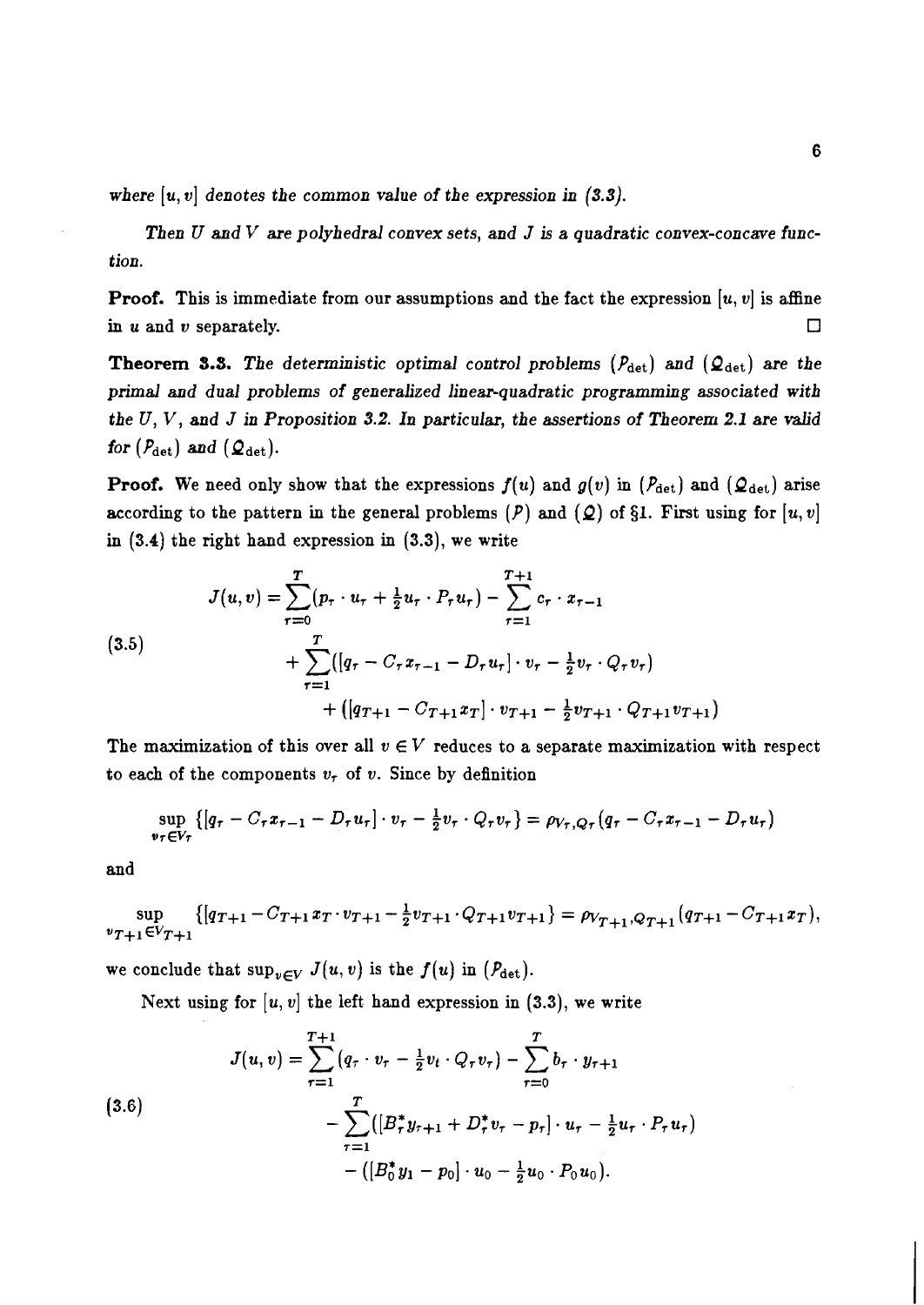$\Box$ 

The minimization of this over all  $u \in U$  reduces similarly to a separate minimization with respect to each of the components  $u_{\tau}$ . We know that

$$
\sup_{u_{\tau} \in U_{\tau}} \{ [B_{\tau}^{*} y_{\tau+1} + D_{\tau}^{*} v_{\tau} - p_{\tau}] \cdot u_{\tau} - \frac{1}{2} u_{\tau} \cdot P_{\tau} u_{\tau} \} = \rho u_{\tau}, P_{\tau} (B_{\tau}^{*} y_{\tau+1} + D_{\tau}^{*} v_{\tau} - p_{\tau})
$$

and

$$
\sup_{u_0 \in U_0} \left\{ \left[ B_0^* y_1 - p_0 \right] \cdot u_0 - \frac{1}{2} u_0 \cdot P_0 u_0 \right\} = \rho_{u_0, P_0} (B_0^* y_1 - p_0)
$$

We conclude that  $\inf_{u\in U} J(u, v)$  is the  $g(v)$  in  $(\mathcal{Q}_{\det}).$ 

The proof of Theorem **3.3** reveals an important simplifying feature of our minimax representation of  $(P_{\text{det}})$  and  $(Q_{\text{det}})$ . We state it as follows.

**Theorem 3.4.** *For the* U, V, *and* J *in Theorem 3.3 one has the following decomposability properties for separate minimization in u or maximization in v. Here*  $\overline{u}$  *and*  $\overline{v}$  *are elements of U and V, and*  $\bar{x}$  *and*  $\bar{y}$  *the corresponding trajectories.* 

(a) 
$$
\tilde{u} \in \operatorname{argmin}_{u \in U} J(u, \overline{v})
$$
 if and only if  
\n
$$
\tilde{u}_{\tau} \in \partial \rho_{U_{\tau}, P_{\tau}} (B_{\tau}^{*} \overline{y}_{\tau+1} + D_{\tau}^{*} \overline{v}_{\tau} - p_{\tau})
$$
\n
$$
= \operatorname*{argmax}_{u_{\tau} \in U_{\tau}} \{ [B_{\tau}^{*} \overline{y}_{\tau+1} + D_{\tau}^{*} \overline{v}_{\tau} - p_{\tau}] \cdot u_{\tau} - \frac{1}{2} u_{\tau} \cdot P_{\tau} u_{\tau}] \}
$$
\nfor  $\tau = 1, ..., T$ , and  
\n
$$
\tilde{u}_{0} \in \partial \rho_{U_{0}, P_{0}} (B_{0}^{*} \overline{y}_{1} - p_{0})
$$
\n
$$
= \operatorname*{argmax}_{u_{0} \in U_{0}} \{ [B_{0}^{*} \overline{y}_{1} - p_{0}] - \frac{1}{2} u_{0} \cdot P_{0} u_{0} \}.
$$
\n(b)  $\tilde{v} \in \operatorname*{argmax}_{v \in V} J(\overline{u}, v)$  if and only if  
\n
$$
\tilde{v}_{\tau} \in \partial \rho_{v_{\tau}, Q_{\tau}} (q_{\tau} - C_{\tau} \overline{x}_{\tau-1} - D_{\tau} \overline{u}_{\tau})
$$
\n
$$
= \operatorname*{argmax}_{v_{\tau} \in V_{\tau}} \{ [q_{\tau} - C_{\tau} \overline{x}_{\tau-1} - D_{\tau} \overline{u}_{\tau}] \cdot v_{\tau} - \frac{1}{2} v_{\tau} \cdot Q_{\tau} v_{\tau} \}
$$
\nfor  $\tau = 1, ..., T$ , and  
\n
$$
\tilde{v}_{T+1} \in \partial \rho_{V_{T+1}, Q_{T+1}} (q_{T+1} - C_{T+1} \overline{x}_{T})
$$
\n
$$
= \operatorname*{argmax}_{v_{T+1} \in V_{T+1}} \{ [q_{T+1} - C_{T+1} \overline{x}_{\tau}] \cdot v_{T+1} - \frac{1}{2} v_{T+1} \cdot Q_{T+1} v_{T+1} \}
$$

**Proof.** The formulas in terms of "argmax" are justified by the calculations in the proof of Theorem **3.3.** The question that remains is whether the "argmax" sets are truly the same as the indicated subgradient sets. This is answered by the observation that in the notation (2.2) one has  $\rho_{V,Q} = \theta_{V,Q}^*$  (convex conjugate), where

(3.7) 
$$
\theta_{V,Q}(v) = \begin{cases} \frac{1}{2}v \cdot Qv & \text{if } v \in V, \\ \infty & \text{if } v \notin V. \end{cases}
$$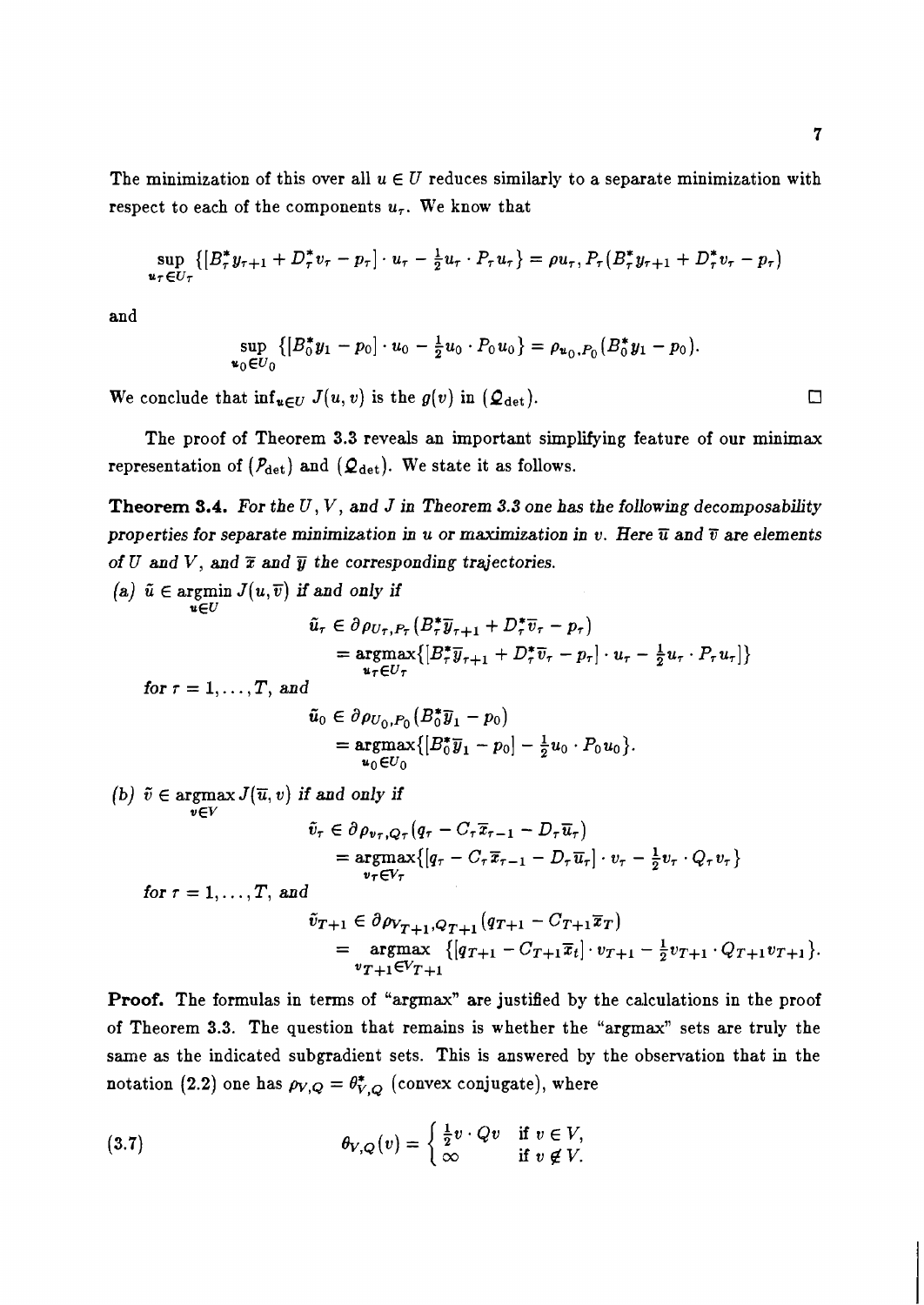Inasmuch as  $\theta_{V,Q}$  is a closed proper convex function, one also has  $\theta_{V,Q} = \rho_{V,Q}^*$  and

$$
\partial \rho_{V,Q}(r) = \underset{v \in \mathbb{R}^{\ell}}{\operatorname{argmax}} \{r \cdot v - \theta_{V,Q}(v)\}
$$

by the basic rules of convex analysis [8, Theorem 12.2]. When this is applied to the pairs  $V_{\tau}$ ,  $Q_{\tau}$ , and  $U_{\tau}$ ,  $P_{\tau}$ , in place of  $V$ ,  $Q$ , we reach our desired conclusion. □

The significance of the formulas in Theorem 3.4 lies in their potential use in iterative methods for solving  $(P_{\text{det}})$  and  $(Q_{\text{det}})$  when the dimensions

(3.9) 
$$
k = \sum_{\tau=0}^{T} k_{\tau} \text{ and } \ell = \sum_{\tau=1}^{T+1} \ell_{\tau}
$$

of the vectors  $u = (u_0, u_1, \ldots, u_T)$  and  $v = (v_1, \ldots, v_T, v_{T+1})$  are large. The dimensions may be expected to be large if T is large, **as** of course would happen in particular in taking  $(P_{\text{det}})$  and  $(Q_{\text{det}})$  to be discrete-time approximations to continuous-time control problems such **as** the ones studied in **[I].** In the presence of high dimensions, it may be impossible or inexpedient to solve  $(P_{\text{det}})$  and  $(Q_{\text{det}})$  directly by reducing them to ordinary quadratic programming problems in duality and applying a typical finitely-terminating quadratic programming code (as would be possible in principle in a manner explained in Rockafellar and Wets  $[3, 82]$ .

An alternative approach in that case is the exploration of methods that determine approximate solutions to  $(P_{\text{det}})$  and  $(Q_{\text{det}})$  by calculating a sequence of approximate saddlepoints  $(\overline{u}^{\nu}, \overline{v}^{\nu})$  of J on  $U \times V$  for  $\nu = 1, 2, ...,$  as suggested by the characterization of optimality in Theorem 3.4. In any such method the ability to calculate

(3.10) 
$$
f(\overline{u}^{\nu}) = \max_{v \in V} J(\overline{u}^{\nu}, v) \text{ and } \tilde{v}^{\nu} \in \operatorname*{argmax}_{v \in V} J(\overline{u}^{\nu}, v)
$$

as well as

(3.11) 
$$
g(\overline{v}^{\nu}) = \min_{u \in U} J(u, \overline{v}^{\nu}) \text{ and } \tilde{u}^{\nu} \in \operatorname*{argmin}_{u \in U} J(u, \overline{v}^{\nu})
$$

is crucial in producing primal and dual bounds that tell how far  $\overline{u}^{\nu}$  and  $\overline{v}^{\nu}$  are from optimality and as input to possible schemes for updating  $(\overline{u}^{\nu}, \overline{v}^{\nu})$  to  $(\overline{u}^{\nu+1}, \overline{v}^{\nu+1})$ . Theorem 3.4 says that the calculations in (3.10) and (3.11) can feasibly be carried out in terms of solving a collection of low-dimensional quadratic programming subproblems indexed by  $\tau$ . Moreover these subproblems can even be solved in "closed form", i.e. without applying a quadratic programming code, if the functions  $\rho_{V_{\tau},Q_{\tau}}$  and  $\rho_{U_{\tau},P_{\tau}}$  have sufficiently simple expressions that allow the use of subgradient formulas directly.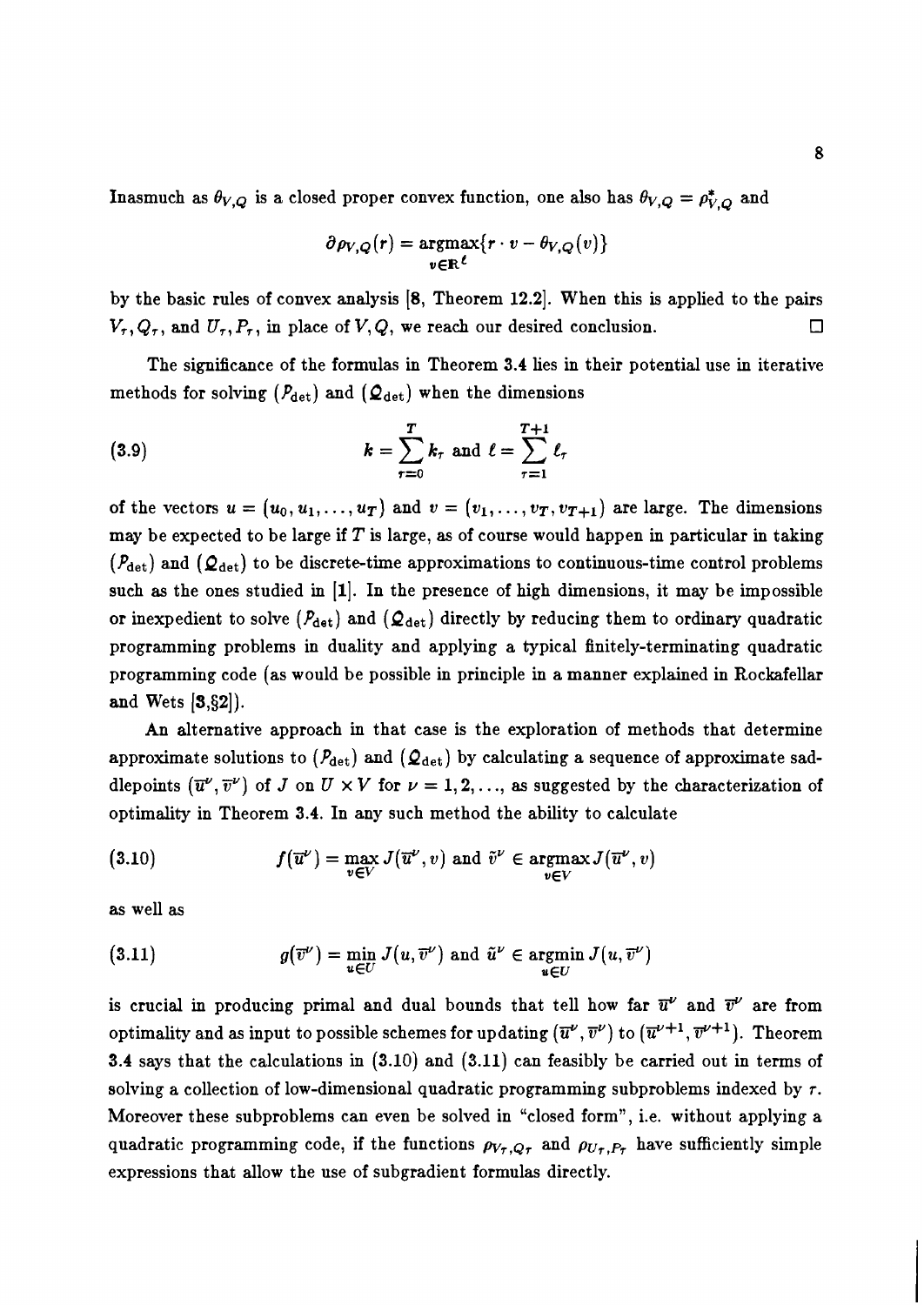The subgradient formulas are readily usable, for example, in the completely decomposable case where  $U_{\tau}$  and  $V_{\tau}$  are boxes (products of closed intervals, e.g. orthants) and  $P_{\tau}$  and  $Q_{\tau}$  are diagonal. Indeed, if  $P_{\tau}$  and  $Q_{\tau}$  are nonsingular the subgradients reduce to gradients given by very elementary expressions.

**Theorem 3.5.** Consider a control pair  $\overline{u}, \overline{v}$ , and the corresponding trajectories  $\overline{x}$  and  $\overline{y}$ determined by  $(3.1)$  and  $(3.2)$ . Define

(3.12) 
$$
\bar{p}_{\tau} = p_{\tau} - B_{\tau}^* \bar{y}_{\tau+1}
$$
 for  $\tau = 0, 1, ..., T$ , and  $\bar{q}_{\tau} = q_{\tau} - C_{\tau} \bar{x}_{T-1}$  for  $\tau = 1, ..., T, T+1$ .

Let  $(\overline{P}_r)$  and  $(\overline{Q}_r)$  for  $r = 1, ..., T$  denote the primal and dual problems of generalized linear-quadratic programming associated with

$$
(3.13) \tJ_{\tau}(u_{\tau},v_{\tau})=\overline{p}_{\tau}\cdot u_{\tau}+\tfrac{1}{2}u_{\tau}\cdot P_{\tau}u_{\tau}+\overline{q}_{\tau}\cdot v_{\tau}-\tfrac{1}{2}v_{\tau}\cdot Q_{\tau}v_{\tau}-v_{\tau}\cdot D_{\tau}u_{\tau}
$$

on  $U_{\tau} \times V_{\tau}$ , namely,

$$
(\overline{P}_{\tau}) \quad \text{minimize } \overline{p}_{\tau} \cdot u_{\tau} + \frac{1}{2} u_{\tau} \cdot P_{\tau} u_{\tau} + \rho_{V_{\tau}, Q_{\tau}} (\overline{q}_{\tau} - D_{\tau} u_{\tau}) \text{ over } u_{\tau} \in U_{\tau},
$$

$$
(\overline{Q}_{\tau}) \quad \text{maximize } \overline{q}_{\tau} \cdot v_{\tau} - \frac{1}{2}v_{\tau} \cdot Q_{\tau}v_{\tau} - \rho_{U_{\tau},P_{\tau}}(D_{\tau}^*v_{\tau} - \overline{p}_{\tau}) \text{ over } v_{\tau} \in V_{\tau},
$$

and consider also the problems

$$
(\overline{P}_0) \quad \text{minimize } \overline{p}_0 \cdot u_0 + \frac{1}{2} u_0 \cdot P_0 u_0 \text{ over } u_0 \in U_0,
$$

$$
(\overline{Q}_{T+1}) \quad \text{maximize } \overline{q}_{T+1} \cdot v_{T+1} - \frac{1}{2}v_{T+1} \cdot Q_{T+1}v_{T+1} \text{ over } v_{T+1} \in U_{T+1}.
$$

Then a necessary and sufficient condition for  $\overline{u}$  and  $\overline{v}$  to be optimal solutions to the control problems ( $P_{\text{det}}$ ) and ( $Q_{\text{det}}$ ), respectively, is that  $\overline{u}_{\tau}$  should be an optimal solution to the subproblem  $(\overline{P}_{\tau})$  for  $\tau = 0, 1, ..., T$ , and  $\overline{v}_{\tau}$  should be an optimal solution to the subproblem  $\left(\overline{\mathcal{Q}}_{\tau}\right)$  for  $\tau = 1, \ldots, T, T + 1$ .

Proof. We know from Theorem 3.3 that a necessary and sufficient condition for the optimality of  $\bar{u}$  and  $\bar{v}$  in ( $P_{\text{det}}$ ) and ( $\mathcal{Q}_{\text{det}}$ ) is the saddlepoint relation

$$
\overline{u} \in \operatorname*{argmin}_{u \in U} J(u, \overline{v}) \text{ and } \overline{v} \in \operatorname*{argmax}_{v \in V} J(\overline{u}, v).
$$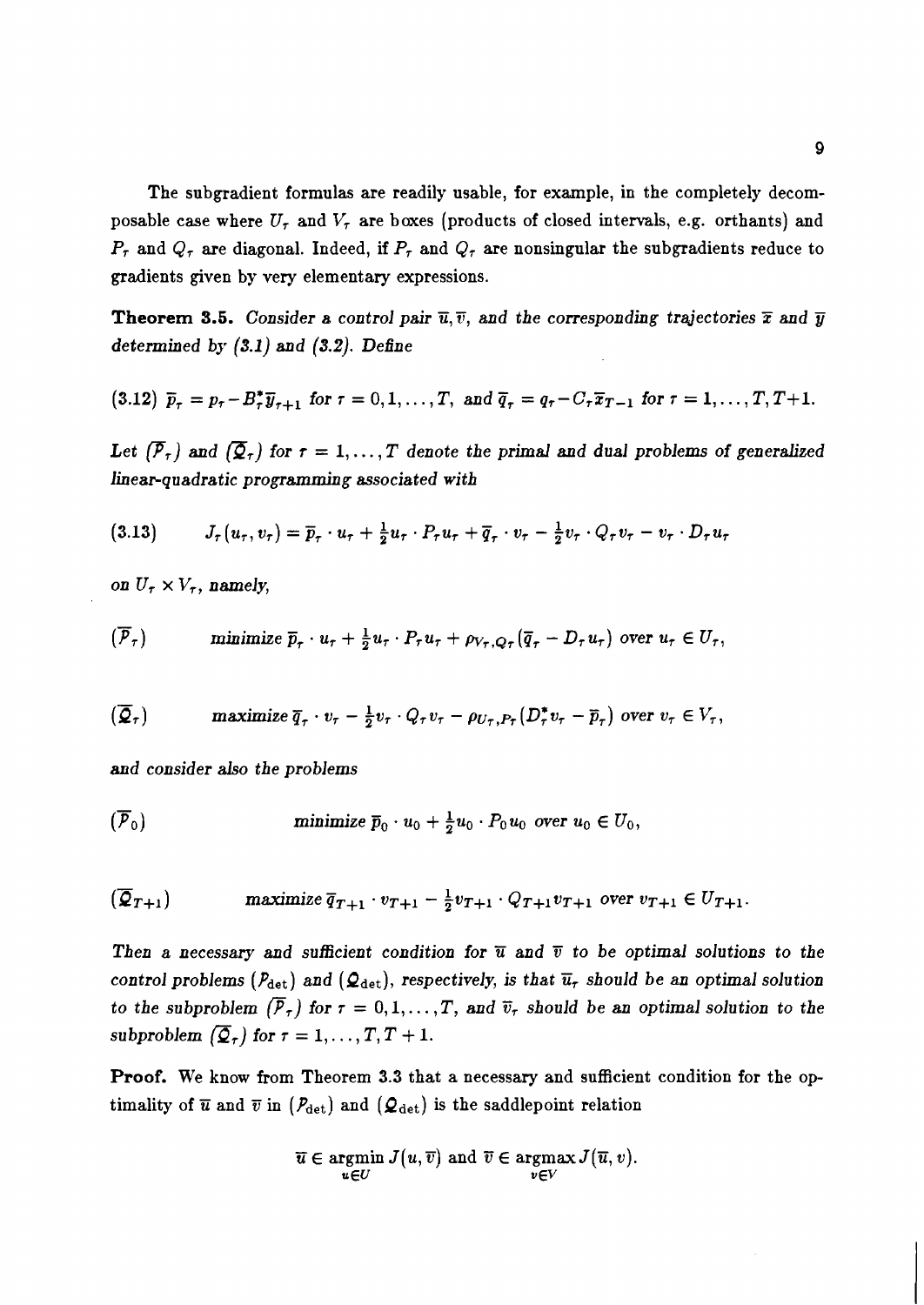Furthermore, this reduces to having the argmax conditions in Theorem 3.4 hold for  $\tilde{u} = \overline{u}$ and  $\tilde{v} = \overline{v}$ . These conditions in turn are equivalent to

$$
\overline{u}_{\tau} \in \underset{u_{\tau} \in U_{\tau}}{\operatorname{argmin}} J_{\tau}(u_{\tau}, (\overline{v})_{\tau}) \text{ for } \tau = 1, \ldots, T,
$$
  

$$
\overline{u}_{0} \in \underset{u_{0} \in U_{0}}{\operatorname{argmin}} {\{\overline{p}_{0} \cdot u_{0} + \frac{1}{2}u_{0} \cdot P_{0}u_{0}\}},
$$

and

$$
\overline{v}_{\tau} \in \underset{v_{\tau} \in V_{\tau}}{\operatorname{argmax}} J_{\tau}(\overline{u}_{\tau}, v_{\tau}) \text{ for } \tau = 1, \dots, T,
$$
\n
$$
\overline{v}_{T+1} \in \underset{v_{T+1} \in V_{T+1}}{\operatorname{argmax}} \{\overline{q}_{T+1} \cdot v_{T+1} - \frac{1}{2}v_{T+1} \cdot Q_{T+1}v_{T+1}\}.
$$

The latter mean that  $\overline{u}_0$  is optimal for  $(P_0)$ ,  $\overline{v}_{T+1}$  is optimal for  $(\mathcal{Q}_{T+1})$ , and  $(\overline{u}_r, \overline{v}_r)$  is a saddlepoint of  $J_{\tau}(u_{\tau}, v_{\tau})$  relative to  $u_{\tau} \in U_{\tau}$  and  $v_{\tau} \in V_{\tau}$  for  $\tau = 1, \ldots, T$ . This saddlepoint condition is equivalent by Theorem 2.1 to  $\overline{u}_{\tau}$  and  $\overline{v}_{\tau}$  being optimal solutions to the primal and dual subproblems  $(\overline{P}_\tau)$  and  $(\overline{Q}_\tau)$ . □

Optimality conditions of the kind in Theorem 3.5 were developed for continuous-time problems in Rockafellar **(I].** They resemble conditions first detected in a special setting known as "continuous linear programming" by Grinold **191.** 

Besides being of interest in the study of what optimality might mean in a particular application modeled directly in terms of  $(P_{\det})$  and  $(Q_{\det})$ , the conditions in Theorem 3.5, like those in Theorem 3.4, have import for computations. Having arrived at a control pair  $(\overline{u}^{\nu},\overline{v}^{\nu})$  and associated trajectories  $(\overline{x}^{\nu},\overline{y}^{\nu})$  in some iteration  $\nu$  of a numerical method, one can construct a new pair  $(u^{\nu}, v^{\nu}) \in U \times V$  by taking  $u^{\nu}_{\tau}$  to be an optimal solution to  $(\overline{P}_\tau^{\nu})$  for  $\tau = 0, 1, ..., T$  and  $v_\tau^{\nu}$  an optimal solution to  $(\overline{Q}_\tau^{\nu})$  for  $\tau = 1, ..., T, T + 1$ , where  $(\overline{P}_\tau^{\nu})$  and  $(\overline{Q}_\tau^{\nu})$  are the subproblems corresponding to  $\overline{u}^{\nu}$  and  $\overline{v}^{\nu}$  in the s 3.5. Then  $u^{\nu}$  and  $v^{\nu}$  generate new trajectories  $x^{\nu}$  and  $y^{\nu}$  that may be compared with  $x^{\nu}$  and  $y^{\nu}$ , and for so forth. This procedure, like the one described after Theorem 3.4, provides another tool that might be used constructively in the generation of a sequence of approximate saddlepoints.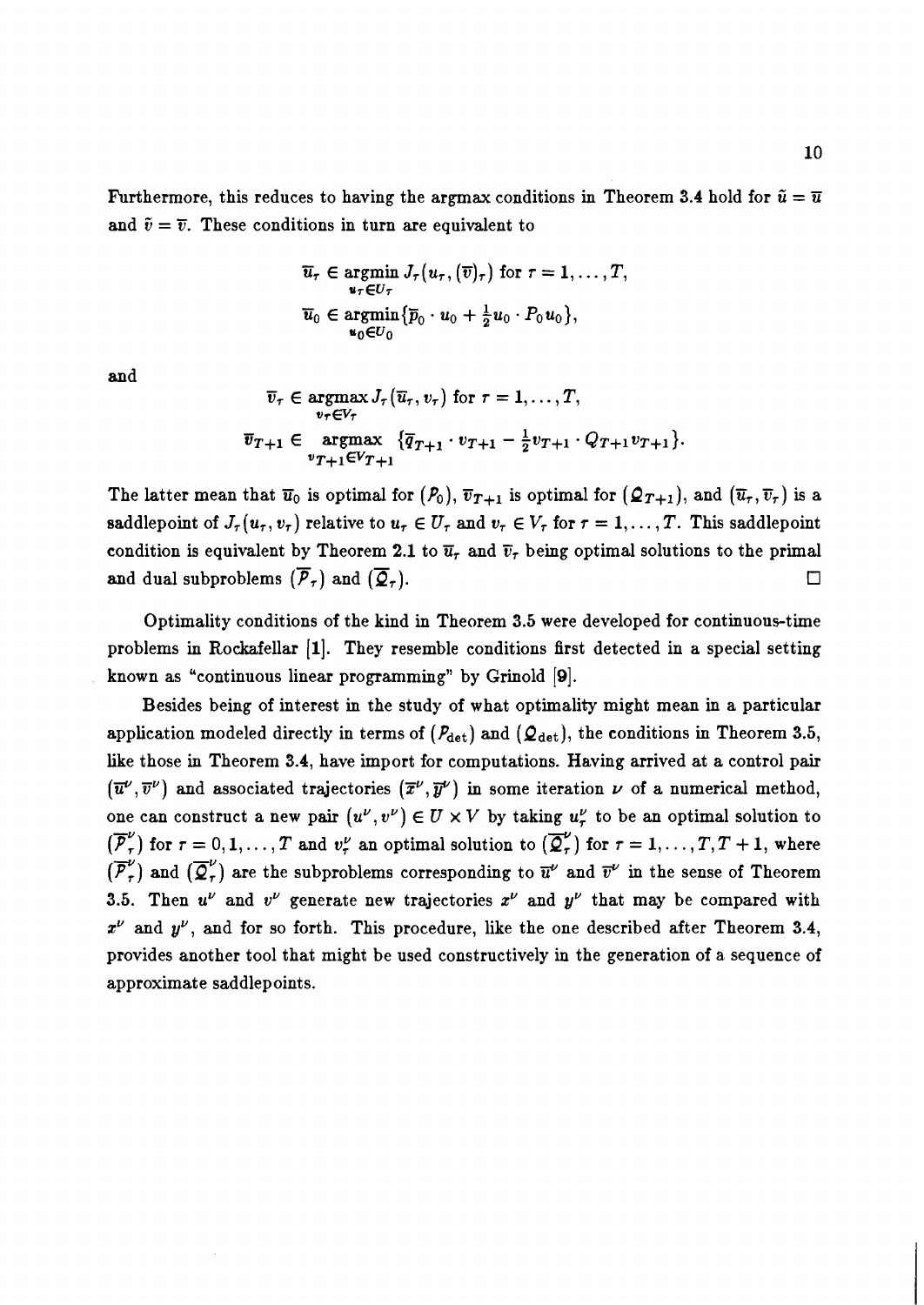#### 4. Stochastic Control Model.

The probability space we work with in this paper is simply a finite set  $\Omega$ , for reasons given in §1. The probability associated with an element  $\omega \in \Omega$  is  $\pi_{\omega} \geq 0$ ; one has  $\sum_{\omega \in \Omega} \pi_{\omega} = 1$ . The vectors, matrices and sets introduced in the formulation of our deterministic problems persist notationally in the stochastic problems, but all are now treated **as** (potentially) random variables. Thus, for example,  $p_{\tau}$  now denotes a mapping  $\omega \mapsto p_{\omega_{\tau}} \in \mathbb{R}^{k_{\tau}}$  rather than necessarily just a single vector. Likewise  $P_{\tau}$  is a matrix-valued mapping  $\omega \mapsto P_{\omega \tau}$ , and  $U_{\tau}$  is a set-valued mapping  $\omega \mapsto U_{\omega\tau}$ . In line with our earlier assumptions, we suppose that  $P_{\omega\tau}$  and  $Q_{\omega\tau}$  are positive semidefinite (symmetric), and  $U_{\omega\tau}$  and  $V_{\omega\tau}$  are polyhedral convez (nonempty). The expectation of a random variable such at  $p_{\tau}$  is

$$
E\{p_\tau\}=E_\omega\{p_{\omega\tau}\}:=\sum_{\omega\in\Omega}\pi_\omega p_{\omega\tau}.
$$

The information available to the decision-making process at time  $\tau$  is modeled by the specification of a (finite) field  $\mathcal{G}_{\tau}$  of subsets of  $\Omega$  for  $\tau = 0, 1, ..., T, T + 1$ . The fields  $\mathcal{G}_{\tau}$  may differ from the complete information fields  $\mathcal{F}_{\tau}$ , and no particular relation between them is presupposed, although the case where  $G_r$ 's are increasing with  $G_r$  contained in  $\mathcal{F}_r$ is, for instance, an important one. More will be said about this after the statement of our primal and dual problems. We assume that

(4.1) 
$$
U_{\tau}, V_{\tau}, p_{\tau}, P_{\tau}, q_{\tau}, Q_{\tau}, \text{ and } D_{\tau} \text{ are } \mathcal{G}_{\tau}\text{-measurable},
$$

but in general do not place this restriction on  $A_{\tau}$ ,  $B_{\tau}$ ,  $C_{\tau}$ ,  $b_{\tau}$  or  $c_{\tau}$ . Trivially the latter are measurable with respect to the underlying field  $\mathcal F$  of complete information, comprised here of all the subsets of  $\Omega$ .

Because  $\mathcal{G}_{\tau}$  is a finite collection of subsets of  $\Omega$ , the notion of  $\mathcal{G}_{\tau}$ -measurability has an especially simple representation for our purposes. Let  $A<sub>\tau</sub>$  denote the subcollection of  $\mathcal{G}_{\tau}$  consisting of all  $\mathcal{G}_{\tau}$ -atoms, i.e. nonempty  $\mathcal{G}_{\tau}$ -measurable sets that do not properly include any other nonempty  $G_{\tau}$ -measurable set. Such atoms are mutually disjoint. A set is  $G<sub>7</sub>$ -measurable if and only if it is a union of  $G<sub>7</sub>$ -atoms. Thus there is a one-to-one correspondence between  $G_{\tau}$ -measurable sets in  $\Omega$  and sets of  $G_{\tau}$ -atoms, i.e. subsets of  $A_{\tau}$ . A function is  $\mathcal{G}_{\tau}$ -measurable if and only if it is constant relative to every  $\mathcal{G}_{\tau}$ -atom. Each  $\mathcal{G}_{\tau}$ -measurable function can in this way be identified uniquely with a function on  $\mathcal{A}_{\tau}$  rather than on  $\Omega$ . We can indicate this notationally, when we wish to, by writing  $p_{\alpha\tau}$  for  $\alpha \in A_{\tau}$  to denote the common value that  $p_{\omega\tau}$  has for all  $\omega \in \alpha$  when p is  $\mathcal{G}_{\tau}$ -measurable. (Obviously  $\Omega$  itself in this setting might be identified with the set of atoms of some finite field of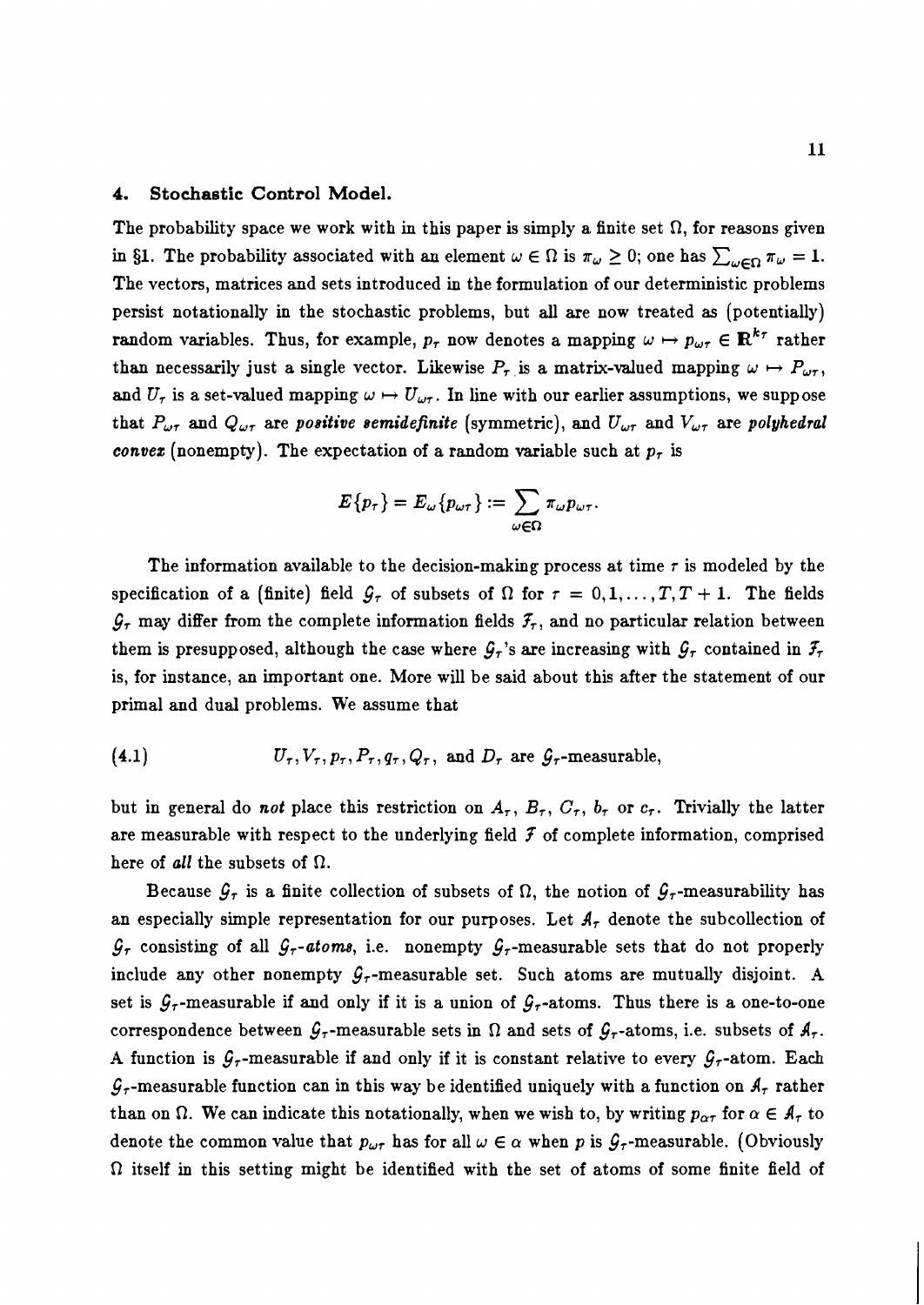information chosen within a larger, possibly "continuous" probability space by some kind of approximation. We don't go into this matter here.)

Conditional expectation with respect to  $\mathcal{G}_{\tau}$  is denoted by  $E^{\mathcal{G}_{\tau}}$ . This can be viewed in the present setting as the linear transformation that takes a random variable such as  $B_{\tau}$  and redefines it to have a constant value on each  $\mathcal{G}_{\tau}$ -atom  $\alpha \in \mathcal{A}_{\tau}$ , that value being, of course, the 'weighted average"

$$
\left[\sum_{\omega \in \alpha} \pi_{\omega} B_{\omega \tau}\right] / \left[\sum_{\omega \in \alpha} \pi_{\omega}\right].
$$

The stochastic dynamical systems for our primal and dual problems are taken again to have the forms (3.1) and (3.2), but with all elements now interpreted as (potentially) random, and with the restriction that

(4.2) 
$$
u_{\tau}
$$
 is  $\mathcal{G}_{\tau}$  – measurable,

(4.3) 
$$
v_{\tau} \text{ is } \mathcal{G}_{\tau} - \text{measurable.}
$$

The condition  $u_{\tau} \in U_{\tau}$  in (3.1) is interpreted to mean that  $u_{\omega\tau} \in U_{\omega\tau}$  for all  $\omega \in \Omega$ , and similarly for  $v_{\tau} \in V_{\tau}$ . Our primal problem of stochastic control is

minimize subject to (3.1) and (4.2) the function 
$$
f(u) = \sum_{\tau=0}^{T} E\{p_{\tau} \cdot u_{\tau} + \frac{1}{2}u_{\tau} \cdot P_{\tau}u_{\tau}\} - \sum_{\tau=1}^{T+1} E\{c_{\tau} \cdot x_{\tau-1}\}\
$$
  
+  $\sum_{\tau=1}^{T} E\{\rho_{V_{\tau},Q_{\tau}}(q_{\tau} - E^{\theta_{\tau}}\{C_{\tau}x_{\tau-1}\} - D_{\tau}u_{\tau})\} + E\{\rho_{V_{T+1},Q_{T+1}}(q_{T+1} - E^{\theta_{T+1}}\{C_{T+1}x_{T}\})\}.$ 

The corresponding dual problem is

maximize subject to (3.2) and (4.3) the function  $g(v) =$ 

$$
\sum_{\tau=1}^{T+1} E\{q_{\tau} \cdot v_{\tau} - \frac{1}{2}v_{\tau} \cdot Q_{\tau}v_{\tau}\} - \sum_{\tau=1}^{T} E\{b_{\tau} \cdot y_{\tau+1}\}\n- \sum_{\tau=1}^{T} E\{\rho_{U_{\tau},P_{\tau}}(E^{g_{\tau}}\{B_{\tau}^{*}y_{\tau+1}\} + D_{\tau}^{*}v_{\tau} - p_{\tau})\} - E\{\rho_{U_{0},P_{0}}(E^{g_{0}}\{B_{0}^{*}y_{1} - p_{0}\})\}.
$$

Here  $\rho_{V_{\tau},Q_{\tau}}$  and  $\rho_{U_{\tau},P_{\tau}}$  are "random functions" that depend  $\mathcal{G}_{\tau}$ -measurably on  $\omega \in \Omega$ by virtue of (4.1). The random variables

$$
\xi_{\tau} := E^{g_{\tau}} \{ C_{\tau} x_{\tau-1} \} \text{ and } \eta_{\tau} := E^{g_{\tau}} \{ B_{\tau}^* y_{\tau+1} \}
$$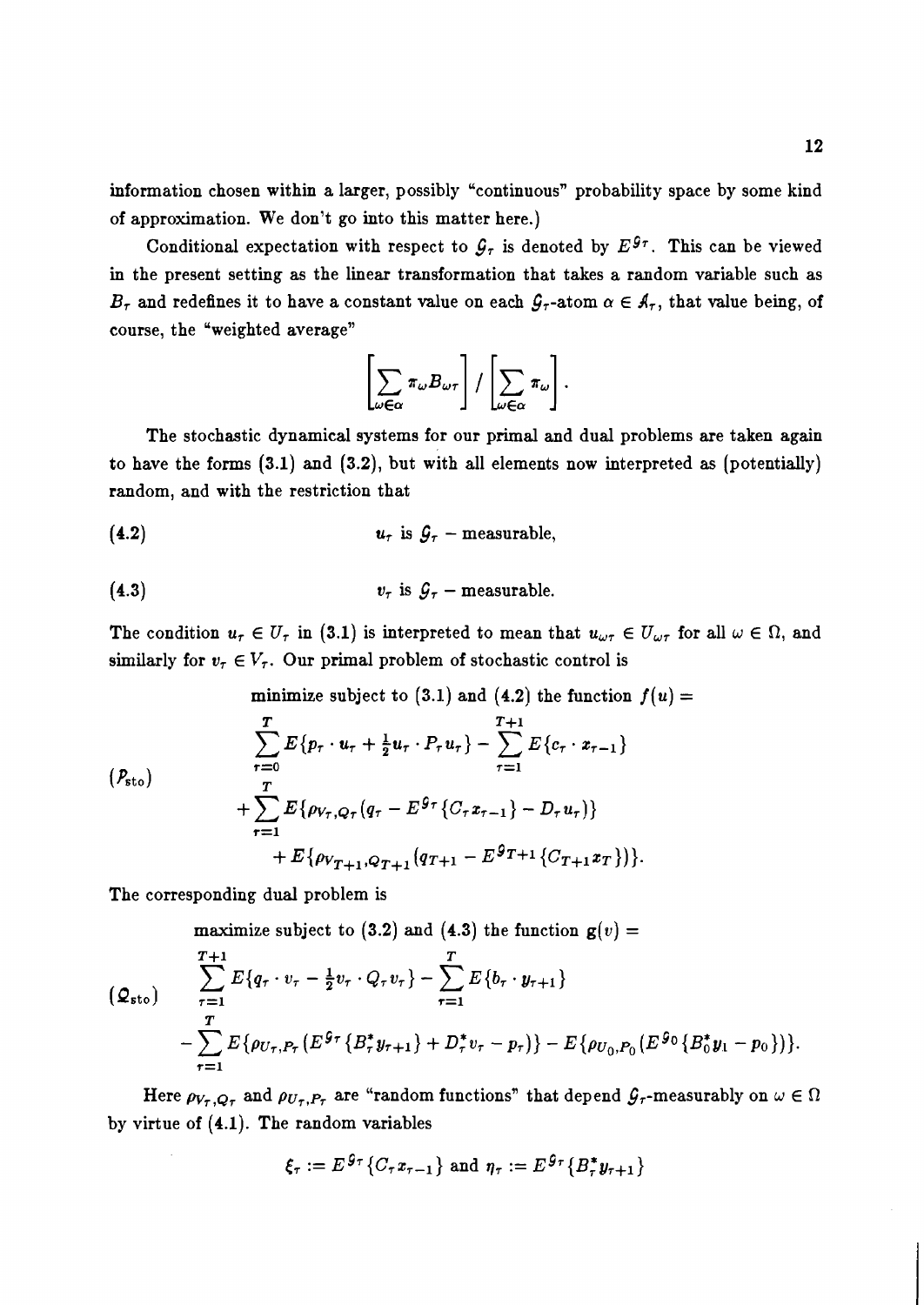and  $\mathcal{G}_{\tau}$ -measurable too, of course, so the arguments to which  $\rho_{V_{\tau},Q_{\tau}}$  and  $\rho_{U_{\tau},P_{\tau}}$  are applied are always  $G_{\tau}$ -measurable. The  $\rho$  terms at time  $\tau$  thus monitor "constraint expressions" based solely on the information available to the decision makes available at time  $\tau$ . Note from the dynamics that  $\xi_{\omega\tau}$  depends affinely on  $u_{\omega 0}, \ldots, u_{\omega,\tau-1}$ , whereas  $\eta_{\omega\tau}$  depends affinely on  $v_{\omega,\tau+1}, \ldots, v_{\omega,T+1}.$ 

Although in the formulation of our stochastic control problem  $(P_{\text{sto}})$  the information fields  $\mathcal{G}_{\tau}$  are independent of the earlier controls  $(u_0, \ldots, u_{\tau-1})$ , this does not mean that the observations to which we have access are independent of  $(u_0,\ldots,u_{\tau-1})$ . In fact, quite often the "raw" information available at time r, consists of a collection of vectors  $(z_0, \ldots, z_{\tau-1})$ that represent either complete or partial observations of the past states of the system  $(x_0, x_1, \ldots, x_{\tau-1})$ . These observations may even be corrupted by measurement noise. The "classical" formulation of the stochastic control problem, as in **[lo]** for example, defines the current information field in terms of the field  $S<sub>\tau</sub>$  generated by these observations. To fix the ideas, suppose that the parameters of the objective are not stochastic, that the dynamics of the control problem are given by  $(3.1)$  and that the observation  $z<sub>r</sub>$  at time  $r$ is a function of the state of the system given by

$$
z_\tau = H_\tau x_\tau + h_\tau
$$

where the matrix  $H_{\tau}$  is  $m_{\tau} \times n_{\tau}$  and  $h_{\tau}$  is a random  $m_{\tau}$ -vector which, in order to stay in the present framework of discrete probability is assumed to have a discrete distribution. From (3.1) it follows that

$$
z_{\tau} = \sum_{\tau=0}^{\tau} \left( \prod_{k=\tau+1}^{\tau} A_k \right) \left( B_{\tau} u_{\tau} + b_{\tau} \right)
$$

(with the convention that the empty product  $\prod_{k=\tau+1}^{\tau} A_k$  is *I*), and thus

$$
z_{\tau} = \sum_{t=0}^{\tau} H_{\tau} \left( \prod_{k=t+1}^{\tau} A_k \right) B_t u_t + \sum_{t=0}^{\tau} H_{\tau} \left( \prod_{k=t+1}^{\tau} A_k \right) b_t + h_t.
$$

Once the values of  $(u_0, u_1, \ldots, u_{\tau-1})$  are fixed, the field  $S_{\tau}$  generated by the random variables  $(z_0, z_1, \ldots, z_{\tau-1})$  can be derived from the field generated by the stochastic elements of

 $(A_1, \ldots, A_{\tau-1}, B_0, \ldots, B_{\tau-1}, b_0, \ldots, b_{\tau-1}, h_0, \ldots, h_{\tau-1}).$ 

But also a converse of sorts does hold. When the matrices  $A_t$  and  $B_t$  are nonstochastic, or more generally, the values of  $A<sub>\tau</sub>$  and  $B<sub>\tau</sub>$  will be known at time  $\tau$ , then from the observations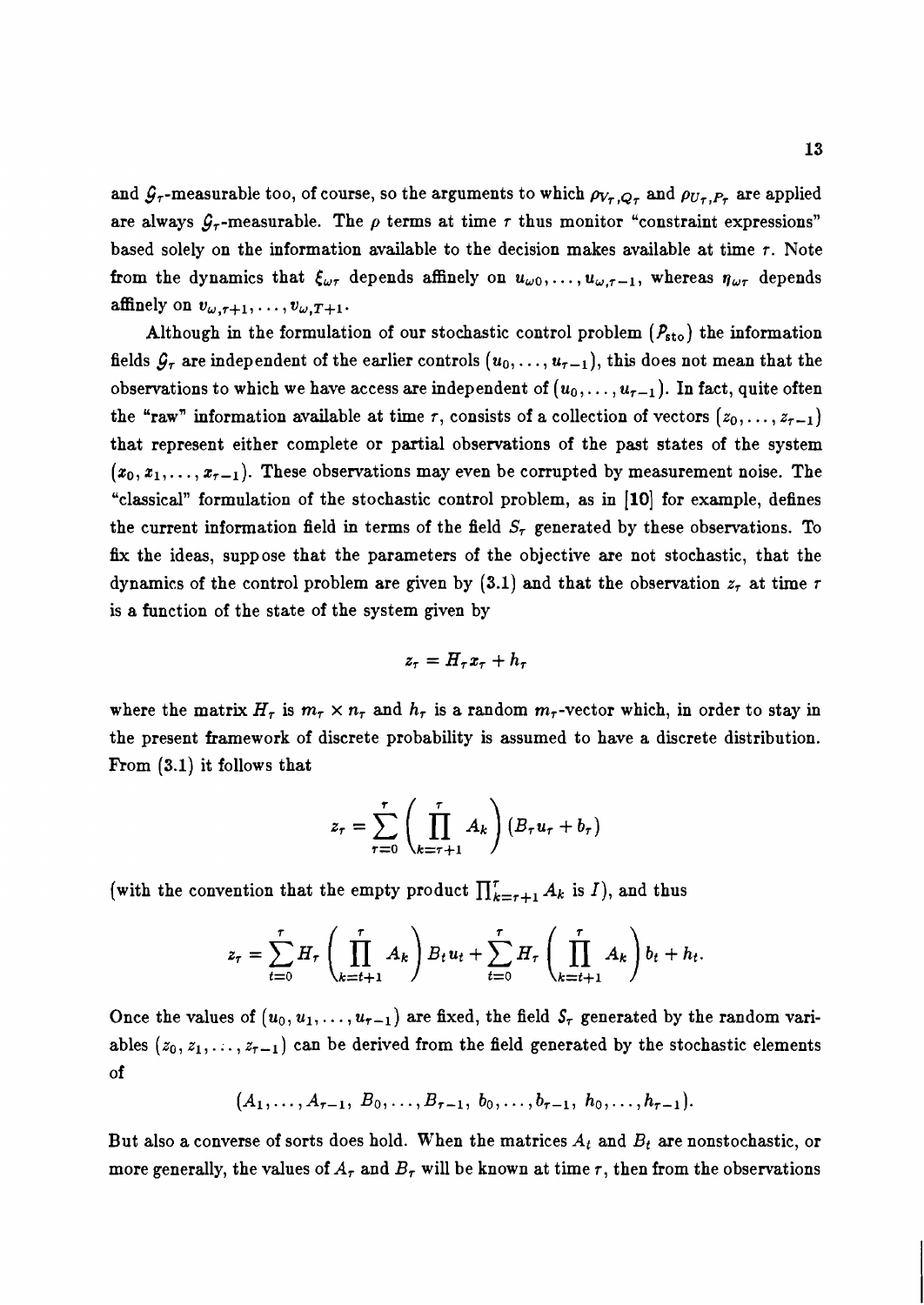$(z_0, \ldots, z_{\tau-1})$  and the controls  $(u_0, \ldots, u_{\tau-1})$  it is possible to re-express the information in terms of a field  $\mathcal{G}_{\tau}$  defined on the support of the random vectors  $(b_0, b_1, \ldots, b_{\tau-1})$  that does not depend on the control variables. Indeed, in this case with

$$
G_{k,t}=H_k\left(\prod_{i=t+1}^k A_i\right), \quad \text{ for } t=0,\ldots,k,
$$

and

$$
g_k = \left(\sum_{t=0}^k G_{k,t} B_t u_t\right) + h_k,
$$

we have the linear system

$$
z_k = g_k + G_{k,0}b_0 + \cdots + G_{k,k}b_k, \quad k = 0, \ldots, \tau - 1.
$$

From these relations, it follows that every value taken on by the random variables  $(z_0, \ldots, z_n)$  $z_{r-1}$ ), that depend on the controls (via the random vectors  $g_0,\ldots,g_{r-1}$ , determines a set of possible values for the random variables  $h_0, \ldots, h_{\tau-1}, b_0, \ldots, b_{\tau-1}$ . The projection of these sets on the support of the random vectors  $(b_0, \ldots, b_{\tau-1})$  engenders the atoms of  $\mathcal{G}_{\tau}$ .

What this shows is that our model does include a much richer class of stochastic control problems **as** might appear to be the case at first. The example (of a problem with noisy partial observations of the state) is by no means the only "extension". From the preceding derivation it is clear that we can even allow for certain nonlinearities in the relation between state and observation, that the condition of full knowledge of the matrices  $A_r$  and  $B_r$  at time  $\tau$  can be relaxed in certain cases, and so on. We favor the formulation of the stochastic control problem in terms of the  $G<sub>7</sub>$ -measurability of the controls, although it may sometimes seem simpler (and more appropriate) to express the dependence of the controls on the available information in terms of the field  $S<sub>7</sub>$  generated by the observations, because the resulting structure is directly ameanable to the use of linear-quadratic programming techniques. And from a computational viewpoint these go much beyond the capabilities of standard dynamic programming procedures, as will be clear from the results that follow.

Before we return to the characterization of optimal controls and trajectories, let us also note that because we allow the dimensionality of the state and control vectors to vary over time, our model also includes the classical multistage recourse models. Suppose that the equations **(3.1)** have the special form

$$
x_{\tau} = \begin{bmatrix} I \\ 0 \end{bmatrix} x_{\tau-1} + \begin{bmatrix} 0 \\ I \end{bmatrix} u_{\tau} \quad \text{for } \tau = 1, \ldots, T,
$$
  

$$
x_0 = u_0,
$$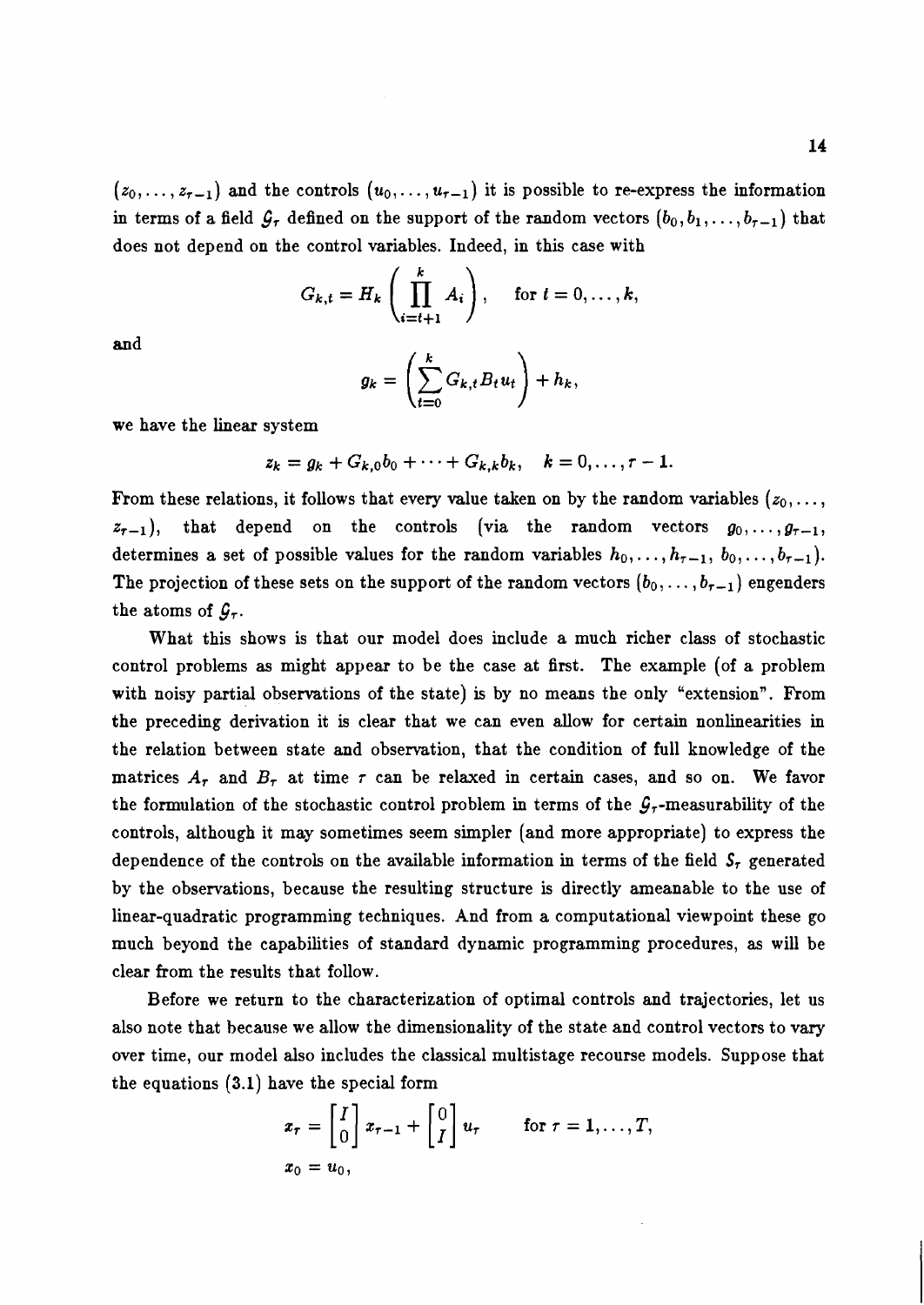where the identity matrices  $I$  and zero matrices 0 are of the appropriate dimensions. Then

$$
x_0 = u_0, x_1 = (u_0, u_1)^T, x_2 = (u_0, u_1, u_2)^T
$$
, etc.

Thus  $x_{\tau}$  is the "memory" of all decisions up through time r. Assuming that  $\mathcal{G}_{\tau} = \mathcal{F}_{\tau}$ (complete information field), we get  $x_{\tau}$ , like  $u_{\tau}$  to be  $\mathcal{F}_{\tau}$ -measurable. Then in  $(\mathcal{P}_{\text{sto}})$  the term

$$
q_{\tau}-E^{\mathfrak{F}_{\tau}}\left\{ C_{\tau}x_{\tau-1}\right\} -D_{\tau}u_{\tau}
$$

represents a general affine expression in  $u_0, u_1, \ldots, u_{\tau}$ . When  $\rho_{V_{\tau}, Q_{\tau}}$  is of the type (2.4), we can rewrite  $(P_{\text{sto}})$  in terms of linear constraints and a quadratic objective involving only the control variables  $u_0, u_1, \ldots, u_T$ . This problem, with its block angular structure, is in the usual format of the multistage stochastic program with recourse model, see  $[11]$ or  $[12]$ , for example.

Problem  $(P_{\text{sto}})$  revolves around the choice of the random variable  $u = (u_0, u_1, \ldots, u_T)$ , which can be regarded as a function from  $\Omega$  to  $\mathbb{R}^{k_0} \times \cdots \times \mathbb{R}^{k_T}$  and therefore as an element of the finite-dimensional vector space consisting of all such functions. The dimension of this space may be very large indeed just from the size of  $\Omega$  and possibly T, even if  $k_0, \ldots, k_T$ are themselves relatively small, as might generally be supposed. We must therefore think of  $(P_{\text{sto}})$  as inherently a "large-scale" problem for which approximate methods of solution will be more appropriate than "exact" ones.

Nevertheless it is well to keep in mind that the representation of  $u$  as a function from  $\Omega$  to  $\mathbb{R}^{k_0} \times \cdots \times \mathbb{R}^{k_T}$  tends to exaggerate the dimensionality of (Psto). The constraint that  $u_{\tau}$  be  $\mathcal{G}_{\tau}$ -measurable means, as already noted, that  $u_{\tau}$  can be identified uniquely with a certain function from  $\mathfrak{K}_{\tau}$  to  $\mathbb{R}^{k_{\tau}}$ . The dimension of the space of all functions from  $\mathfrak{K}_{\tau}$  to  $\mathbf{R}^{k_{\tau}}$  is  $a_{\tau}k_{\tau}$ , where

 $a_k = |\mathcal{A}_k|$  (the number of atoms in  $\mathcal{G}_k$ ).

Thus the "true" dimensionality of  $(P_{\text{sto}})$ , in the sense of the number of real-valued decision variables, is

(4.5) 
$$
k^* = a_0 k_0 + a_1 k_1 + \cdots + a_T k_T.
$$

By the same token, the "true " dimensionality of  $(Q_{\text{sto}})$ , where the random variable  $v =$  $(v_1,\ldots,v_T,v_{T+1})$  must be optimized, is

(4.6) 
$$
\ell^* = a_1 \ell_1 + \cdots + a_T \ell_T + a_{T+1} \ell_{T+1}.
$$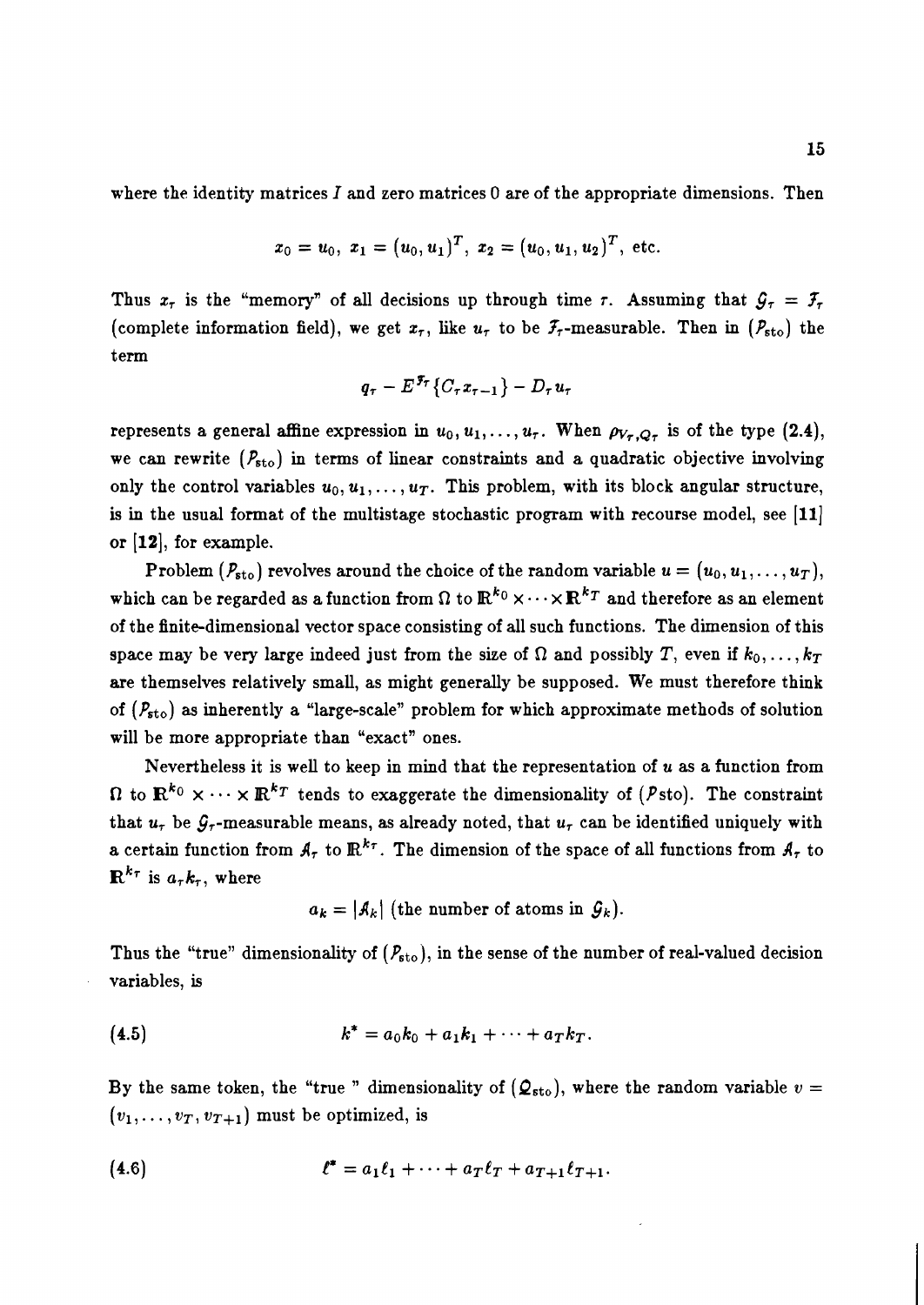### **Proposition 4.1.** Let

$$
\mathcal{U} = \{u = (u_0, u_1, \dots, u_T) | u_\tau \text{ is } \mathcal{G}_\tau\text{-measurable with } u_\tau \in U_\tau\},
$$
  

$$
\mathcal{V} = \{v = (v_1, \dots, v_T, v_{T+1} | v_\tau \text{ is } \mathcal{G}_\tau\text{-measurable with } v_\tau \in V_\tau\},
$$

and define  $J(u, v) = E\{J(u, v)\}\$ , where  $J(u, v)$  is the expression in Proposition 3.2 (regarded now as a random variable depending on the choice of the random variables u and  $v$ ). Then **U** and **V** are polyhedral convex sets (nonempty), and J is a quadratic convex-concave function.

**Proof.** By definition  $U$  is a subset of the space of all functions from  $\Omega$  to  $\mathbb{R}^{k_0} \times \cdots \times \mathbb{R}^{k_T}$ consisting of the functions u such that  $u_{\omega\tau} \in U_{\omega\tau}$  for all  $\omega$  and  $\tau$ , and  $U_{\omega\tau}$  is constant in w with respect to each  $\mathcal{G}_{\tau}$ -atom  $\alpha \in \mathcal{A}_{\tau}$ . These conditions can be represented by a finite system of linear equations and inequalities, because  $\Omega$  is finite and  $U_{\omega\tau}$  is by assumption a convex polyhedron for each  $\omega$  and  $\tau$ . (Alternatively  $\mathcal U$  can be viewed as a direct product of polyhedral convex sets  $U_{\alpha\tau}$  indexed by  $\alpha \in A_{\tau}$  and  $\tau = 0, 1, ..., T$ , inasmuch as  $U_{\tau}$  is  $\mathcal{G}_{\tau}$ -measurable.) Thus *U* is a convex polyhedron. Similarly *V* is a convex polyhedron. We have by definition

$$
J(u,v)=\sum_{\omega\in\Omega}\pi_{\omega}J(u_{\omega0},u_{\omega1},\ldots,u_{\omega T};v_{\omega1},\ldots,v_{\omega T},v_{\omega,T+1})
$$

where the J term for each  $\omega$  is quadratic convex-concave function and the coefficients  $\pi_{\omega}$ are nonnegative therefore  $J$  is a quadratic convex-concave function.  $\Box$ 

**Theorem 4.2.** The stochastic optimal control problems  $(P_{\text{sto}})$  and  $(Q_{\text{sto}})$  are the primal and dual problems of generalized linear-quadratic programming associated with the  $U, V$ and J in Proposition 4.1. In particular, the assertions of Theorem 2.1 are valid for  $(P_{\text{sto}})$ and  $(\mathcal{Q}_{\text{sto}})$ .

**Proof.** We must show that the supremum of  $J(u, v)$  over all  $v \in V$  is the function  $f(u)$  in  $(P_{\text{sto}})$ , and the infimum of  $J(u, v)$  over all  $u \in \mathcal{U}$  is  $g(u)$  in  $(\mathcal{Q}_{\text{sto}})$ . Starting with  $J(u, v)$  in the form of (3.5) (which is obtained by using the right hand expression in (3.3) for  $[u, v]$ ) and taking the expectation, we get by (4.1) that

$$
J(u, v) = \sum_{\tau=0}^{T} E\{p_{\tau} \cdot u_{\tau} + \frac{1}{2}u_{\tau} \cdot P_{\tau}u_{\tau}\} - \sum_{\tau=1}^{T+1} E\{c_{\tau} \cdot x_{\tau-1}\}
$$
  
+ 
$$
\sum_{\tau=1}^{T} E\{[q_{\tau} - E^{g_{\tau}}\{C_{\tau}x_{\tau-1}\} - D_{\tau}u_{\tau}] \cdot v_{\tau} - \frac{1}{2}v_{\tau} \cdot Q_{\tau}v_{\tau}\}
$$
  
+ 
$$
E\{[q_{T+1} - E^{g_{T+1}}\{C_{T+1}x_{T}\}] \cdot v_{T+1} - \frac{1}{2}v_{T+1} \cdot Q_{T+1}v_{T+1}\}
$$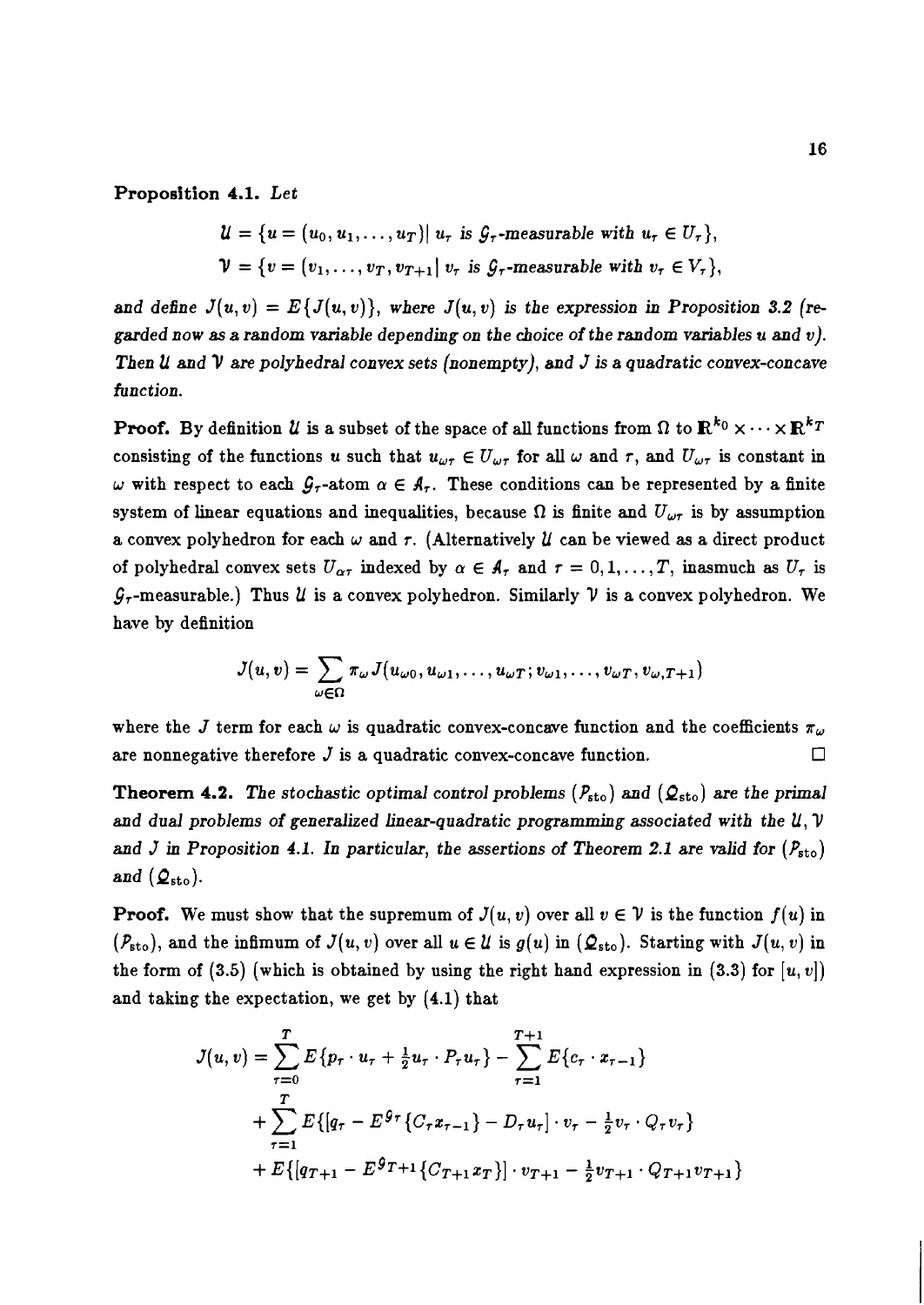To maximize this over all  $v \in V$ , we must maximize separately in each of the  $v<sub>\tau</sub>$ 's subject to  $v_{\tau}$  being a  $\mathcal{G}_{\tau}$ -measurable function with  $v_{\tau} \in V_{\tau}$ . Denote the random variable  $q_{\tau}$  - $E^{\mathcal{G}_{\tau}}\{c_{\tau}x_{\tau}\}-D_{\tau}u_{\tau}$  temporarily by  $r_{\tau}$  for  $\tau=1,\ldots,T$  and  $q_{T+1}-E^{\mathcal{G}_{T+1}}\{C_{T+1}x_{T}\}$  by  $r_{T+1}$ . Then each  $r_{\tau}$  is  $\mathcal{G}_{\tau}$ -measurable and

$$
J(u, v) = \sum_{\tau=0}^{T} E\{p_{\tau}u_{\tau} + \frac{1}{2}u_{\tau} \cdot P_{\tau}u_{\tau}\} - \sum_{\tau=1}^{T+1} E\{c_{\tau} \cdot x_{\tau-1}\}\
$$

$$
\sum_{\tau=0}^{T} \sup_{v_{\tau} \in \mathcal{V}_{\tau}} E\{r_{\tau} \cdot v_{\tau} - \frac{1}{2}v_{\tau} \cdot Q_{\tau}v_{\tau}\},
$$

where  $V_{\tau}$  is the set of all  $\mathcal{G}_{\tau}$ -measurable  $v_{\tau}$  with  $v_{\tau} \in V_{\tau}$ . Since  $\mathcal{G}_{\tau}$ -measurable functions can be indexed by  $\alpha \in \mathcal{A}_{\tau}$  in place of  $\omega \in \Omega$ , as explained above, we can write

$$
E\{r_{\tau}\cdot v_{\tau}-\frac{1}{2}v_{\tau}\cdot Q_{\tau}v_{\tau}\}=\sum_{\alpha\in A_{\tau}}\pi_{\alpha}[r_{\alpha\tau}\cdot v_{\alpha\tau}-\frac{1}{2}v_{\alpha\tau}\cdot Q_{\alpha\tau}v_{\alpha\tau}],
$$

where  $\pi_{\alpha}$  is the probability of the atom  $\alpha$ , i.e.

$$
\pi_{\alpha} = \sum_{\omega \in \alpha} \pi_{\omega}
$$

The supremum of this expression over all  $v_{\tau} \in \mathcal{V}_{\tau}$  is

$$
\sum_{\alpha \in A_{\tau}} \pi_{\alpha} \sup_{v_{\alpha \tau} \in V_{\alpha \tau}} \{r_{\alpha \tau} \cdot v_{\alpha \tau} - \frac{1}{2} v_{\alpha \tau} \cdot Q_{\alpha \tau} v_{\alpha \tau}\}\
$$

$$
= \sum_{\alpha \in A_{\tau}} \pi_{\alpha} \rho_{V_{\alpha \tau}, Q_{\alpha \tau}} (r_{\alpha \tau} = E \{ \rho_{V_{\tau}, Q_{\tau}}(r_{\tau}) \}.
$$

Thus the supremum of  $J(u, v)$  over  $v \in V$  is

$$
\sum_{\tau=0}^T E\{p_\tau \cdot u_\tau - \frac{1}{2}u_\tau \cdot P_\tau u_\tau\} - \sum_{\tau=1}^T E\{c_\tau \cdot x_{\tau-1}\} + \sum_{\tau=1}^{T+1} E\{\rho_{V_\tau,Q_\tau}(r_\tau)\},
$$

which from choice of the  $r<sub>\tau</sub>$ 's is the objective  $f(u)$  in  $(P_{\text{sto}})$ . The argument that the infimum of  $J(u, v)$  over  $u \in \mathcal{U}$  is  $g(v)$  in  $(\mathcal{Q}_{\text{sto}})$  follows the same lines.  $\Box$ 

**Theorem** *4.3. For the* **U,** V, *and* J *in Theorem* 4.2 *one has the following decomposability properties for separate minimization in u or maximization in v. The notation is used that*<br>  $\overline{v}_e = a_e - E^{\theta_T} \{ C_e \overline{x}_e, y_e\} - D_e \overline{v}_e$  for  $\tau = 1$  . T

$$
\overline{v}_{\tau} = q_{\tau} - E^{g_{\tau}} \{ C_{\tau} \overline{x}_{\tau-1} \} - D_{\tau} \overline{u}_{\tau} \text{ for } \tau = 1, ..., T,
$$
  
\n
$$
\overline{r}_{T+1} = q_{T+1} - E^{g_{T+1}} \{ C_{T+1} \overline{x}_{T} \},
$$
  
\n
$$
\overline{s}_{\tau} = E^{g_{\tau}} \{ B_{\tau}^{*} \overline{y}_{\tau+1} \} + D_{\tau}^{*} \overline{v}_{\tau} - p_{\tau} \text{ for } \tau = 1, ..., T,
$$
  
\n
$$
\overline{s}_{0} = E^{g_{0}} \{ B_{0}^{*} \overline{y}_{1} \} - p_{0},
$$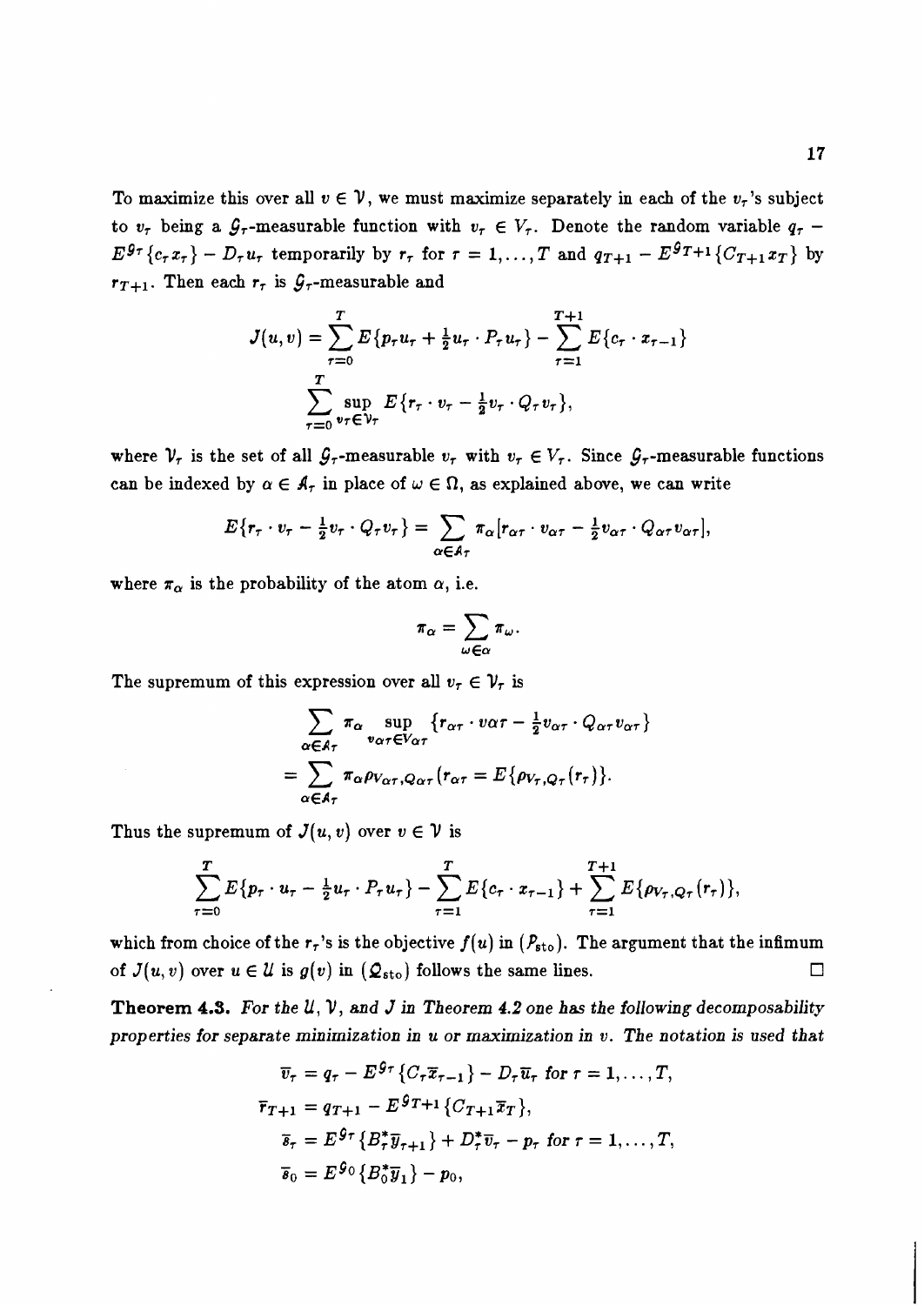*where*  $\overline{u}$  and  $\overline{v}$  are elements of **U** and **V**, and  $\overline{x}$  and  $\overline{y}$  are the corresponding trajectories.

 $(a)$   $\tilde{u} \in \text{argmin } J(u, v)$  *if and only if uEU* 

$$
\tilde{u}_{\alpha\tau} \in \partial \rho_{U_{\alpha\tau}, P_{\alpha\tau}}(\overline{s}_{\alpha\tau}) = \underset{u_{\alpha\tau} \in U_{\alpha\tau}}{\operatorname{argmax}} \{ \overline{s}_{\alpha\tau} \cdot u_{\alpha\tau} - \frac{1}{2} u_{\alpha\tau} \cdot P_{\alpha\tau} u_{\alpha\tau} \}
$$

*for*  $\tau = 0, 1, \ldots, T$  and all  $\alpha \in \mathcal{A}_{\tau}$ .

*(b)*  $\tilde{v} \in \text{argmin } J(u, v)$  if and only if

$$
\tilde{v}_{\alpha\tau} \in \partial \rho_{V_{\alpha\tau}, P_{\alpha\tau}}(\bar{r}_{\alpha\tau}) = \underset{v_{\alpha\tau} \in v_{\alpha\tau}}{\text{argmax}} \{ \bar{r}_{\alpha\tau} \cdot v_{\alpha\tau} - \frac{1}{2} v_{\alpha\tau} \cdot Q_{\alpha\tau} v_{\alpha\tau} \}
$$

*for*  $\tau = 1, \ldots, T, T + 1$  and all  $\alpha \in A_{\tau}$ .

**Proof. This combines the argument of Theorem 4.2 with the conjugacy facts noted in the proof of Theorem 3.4.**   $\Box$ 

**Theorem 4.4.** Consider  $\mathcal{G}_{\tau}$ -measurable  $\overline{u}, \overline{v}$ , and the corresponding trajectories  $\overline{x}$  and  $\overline{y}$ *determined by (3.1) and (3.2). Define the*  $G<sub>r</sub>$ *-measurable random variables* 

$$
\overline{p}_{\tau} = p_{\tau} - E^{g_{\tau}} \{ B_{\tau}^{*} \overline{y}_{\tau+1} \} \quad \text{for } \tau = 0, 1, ..., T,
$$
  

$$
\overline{q}_{\tau} = q_{\tau} - E^{g_{\tau}} \{ C_{\tau} \overline{x}_{\tau-1} \} \quad \text{for } \tau = 1, ..., T, T+1.
$$

*For each*  $\tau = 1, \ldots, T$  and  $\alpha \in A_{\tau}$  let  $(\overline{P}_{\alpha \tau})$  and  $(\overline{Q}_{\alpha \tau})$  denote the primal and dual problems *of generalized linear-quadratic programming associated with* 

 $J_{\alpha\tau}(u_{\alpha\tau},v_{\alpha\tau})=\overline{p}_{\alpha\tau}\cdot u_{\alpha\tau}+\frac{1}{2}u_{\alpha\tau}\cdot P_{\alpha\tau}u_{\alpha\tau}+\overline{q}_{\alpha\tau}v_{\alpha\tau}-\frac{1}{2}v_{\alpha\tau}\cdot Q_{\alpha\tau}v_{\alpha\tau}-v_{\alpha\tau}\cdot D_{\alpha\tau}u_{\alpha\tau}$ *on*  $U_{\alpha\tau} \times V_{\alpha\tau}$ , namely

$$
(\overline{\mathcal{P}}_{\alpha\tau}) \quad \text{minimize } \overline{p}_{\alpha\tau} \cdot u_{\alpha\tau} + \frac{1}{2} u_{\alpha\tau} \cdot P_{\alpha\tau} u_{\alpha\tau} + \rho_{V_{\alpha\tau}, Q_{\alpha\tau}} (\overline{q}_{\alpha\tau} - D_{\alpha\tau} u_{\alpha\tau}) \text{ over } u_{\alpha\tau} \in U_{\alpha\tau},
$$
  

$$
(\overline{\mathcal{Q}}_{\alpha\tau}) \quad \text{maximize } \overline{q}_{\alpha\tau} \cdot v_{\alpha\tau} - \frac{1}{2} v_{\alpha\tau} \cdot Q_{\alpha\tau} v_{\alpha\tau} - \rho_{U_{\alpha\tau}, P_{\alpha\tau}} (D_{\alpha\tau}^* v_{\alpha\tau} \overline{p}_{\alpha\tau}) \text{ over } v_{\alpha\tau} \in V_{\alpha\tau},
$$

*and consider also the problems* 

$$
(\overline{P}_{\alpha 0})
$$
 minimize  $\overline{p}_{\alpha 0} \cdot u_{\alpha 0} + \frac{1}{2} u_{\alpha 0} \cdot P_{\alpha 0} u_{\alpha 0}$  over  $u_{\alpha 0} \in U_{\alpha 0}$ 

*for*  $\alpha \in A_0$ *, and* 

$$
(\overline{Q}_{\alpha,T+1})
$$
maximize  $\overline{q}_{\alpha,T+1} \cdot u_{\alpha,T+1} - \frac{1}{2}u_{\alpha,T+1} \cdot P_{\alpha,T+1}$  over  $u_{\alpha,T+1} \in U_{\alpha,T+1}$   
for  $\alpha \in A_{T+1}$ .

**Then a necessary and sufficient condition for**  $\overline{u}$  **and**  $\overline{v}$  **to be optimal solutions to the** *control problems (P<sub>sto</sub>) and (* $Q_{sto}$ *), respectively, is that*  $\overline{u}_{\alpha\tau}$  *should be an optimal solution to the subproblem*  $(\overline{P}_{\alpha\tau})$  for every  $\alpha \in A_{\tau}$  and  $\tau = 0, 1, ..., T$ , and  $\overline{v}_{\alpha\tau}$  should be an *optimal solution to the subproblem*  $(\overline{Q}_{\alpha\tau})$  for every  $\alpha \in A_{\tau}$  and  $\tau = 1, \ldots, T, T + 1$ .

**Proof.** The argument imitates the one for Theorem 3.5 but uses the relations in Theorem **4.3.**  $\Box$